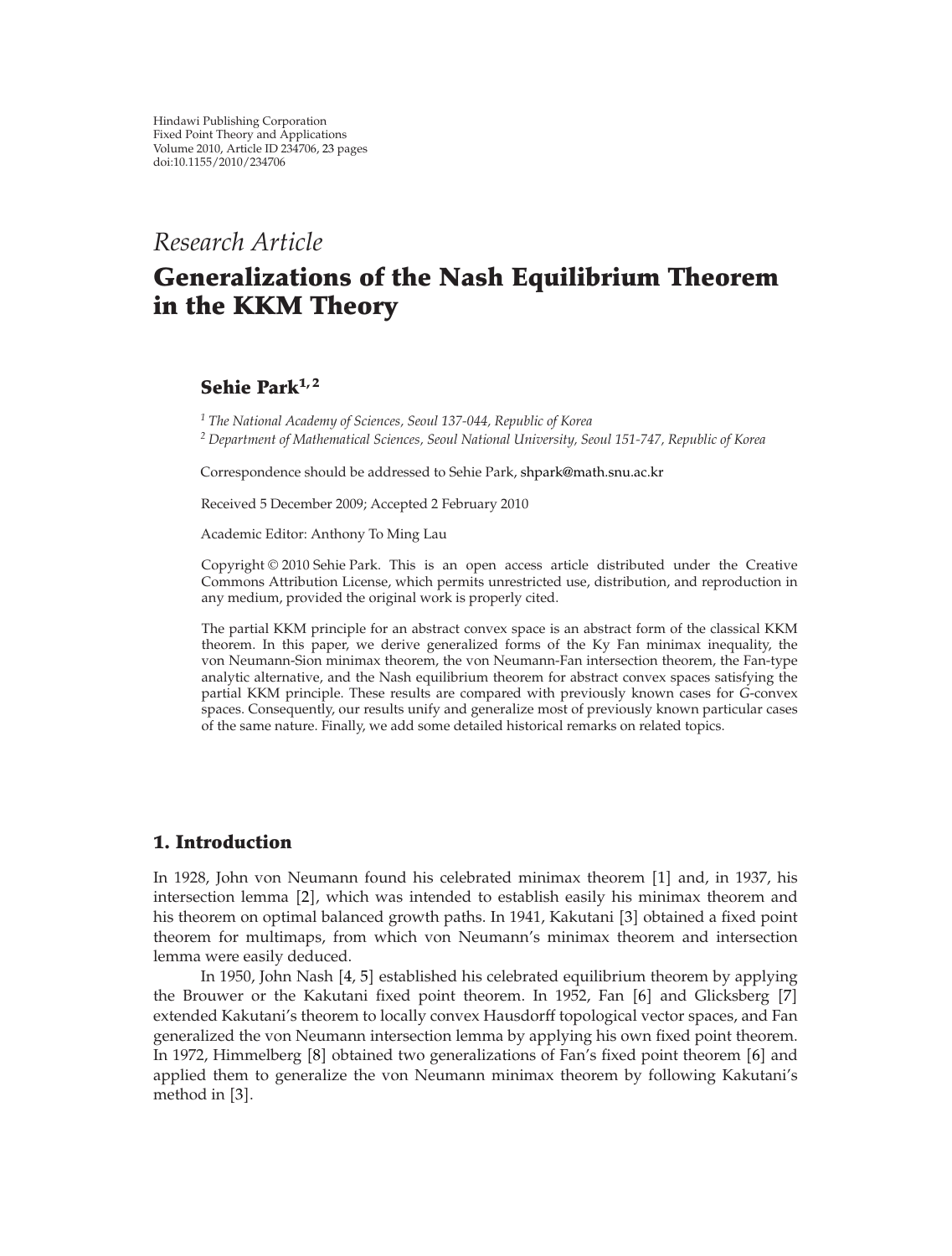In 1[9](#page-20-9)61, Ky Fan [9] obtained his KKM lemma and, in 1964 [[10](#page-20-10)], applied it to another intersection theorem for a finite family of sets having convex sections. This was applied in 1966 [[11](#page-20-11)] to a proof of the Nash equilibrium theorem. This is the origin of the application of the KKM theory to the Nash theorem. In 1969, Ma [[12](#page-20-12)] extended Fan's intersection theorem [[10](#page-20-10)] to infinite families and applied it to an analytic formulation of Fan type and to the Nash theorem for arbitrary families.

Note that all of the above results are mainly concerned with convex subsets of topological vector spaces; see Granas [[13](#page-20-13)]. Later, many authors tried to generalize them to various types of abstract convex spaces. The present author also extended them in our previous works  $[14–28]$  $[14–28]$  $[14–28]$  $[14–28]$  in various directions. In fact, the author had developed theory of generalized convex spaces (simply, *G*-convex spaces) related to the KKM theory and analytical fixed point theory. In the framework of *G*-convex spaces, we obtained some minimax theorems and the Nash equilibrium theorems in our previous works  $[17, 18, 21, 22]$  $[17, 18, 21, 22]$  $[17, 18, 21, 22]$  $[17, 18, 21, 22]$  $[17, 18, 21, 22]$  $[17, 18, 21, 22]$  $[17, 18, 21, 22]$  $[17, 18, 21, 22]$  $[17, 18, 21, 22]$ , based on coincidence theorems or intersection theorems for finite families of sets, and in [[22](#page-21-1)], based on continuous selection theorems for the Fan-Browder maps.

In our recent works [[24](#page-21-2)[–26](#page-21-3)], we studied the foundations of the KKM theory on abstract convex spaces. The partial KKM principle for an abstract convex space is an abstract form of the classical KKM theorem. A KKM space is an abstract convex space satisfying the partial KKM principle and its "open" version. We noticed that many important results in the KKM theory are closely related to KKM spaces or spaces satisfying the partial KKM principle. Moreover, a number of such results are equivalent to each other.

On the other hand, some other authors studied particular types of KKM spaces and deduced some Nash-type equilibrium theorem from the corresponding partial KKM principle, for example, [[17](#page-20-15), [21,](#page-20-17) [29](#page-21-4)[–33](#page-21-5)], explicitly, and many more in the literature, implicitly. Therefore, in order to avoid unnecessary repetitions for each particular type of KKM spaces, it would be necessary to state clearly them for spaces satisfying the partial KKM principle. This was simply done in [[27](#page-21-6)].

In this paper, we study several stages of such developments from the KKM principle to the Nash theorem and related results within the frame of the KKM theory of abstract convex spaces. In fact, we clearly show that a sequence of statements from the partial KKM principle to the Nash equilibria can be obtained for any space satisfying the partial KKM principle. This unifies previously known several proper examples of such sequences for particular types of KKM spaces. More precisely, our aim in this paper is to obtain generalized forms of the KKM space versions of known results due to von Neumann, Sion, Nash, Fan, Ma, and many followers. These results are mainly obtained by  $(1)$  fixed point method,  $(2)$  continuous selection method, or  $(3)$  the KKM method. In this paper, we follow method  $(3)$  and will compare our results to corresponding ones already obtained by method 2*.*

In [Section 2,](#page-2-0) we state basic facts and examples of abstract convex spaces in our previous works [[24](#page-21-2)[–26](#page-21-3)]. [Section 3](#page-4-0) deals with a characterization of the partial KKM principle and shows that such principle is equivalent to the generalized Fan-Browder fixed point theorem. In [Section 4,](#page-5-0) we deduce a general Fan-type minimax inequality from the partial KKM principle. [Section 5](#page-6-0) deals with various von Neumann-Sion-type minimax theorems for abstract convex spaces.

In [Section 6,](#page-9-0) a collective fixed point theorem is deduced as a generalization of the Fan-Browder fixed point theorem. [Section 7](#page-10-0) deals with the Fan-type intersection theorems for sets with convex sections in product abstract convex spaces satisfying the partial KKM principle. In [Section 8,](#page-12-0) we deduce a Fan-type analytic alternative and its consequences. [Section 9](#page-13-0) is devoted to various generalizations of the Nash equilibrium theorem and their consequences.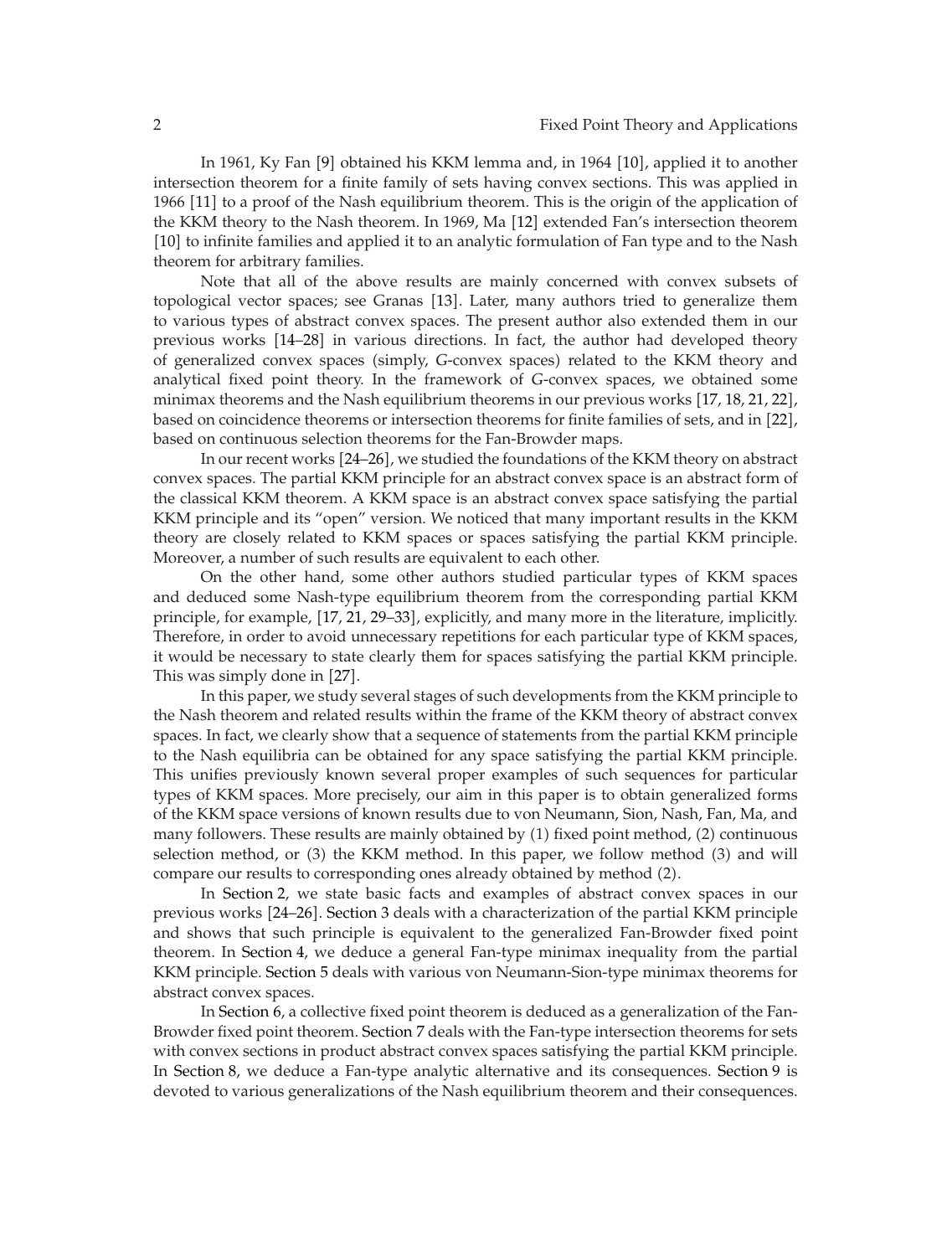Finally, in [Section 10,](#page-16-0) some known results related to the Nash theorem and historical remarks are added.

This paper is a revised and extended version of  $[22, 27]$  $[22, 27]$  $[22, 27]$  $[22, 27]$  $[22, 27]$  and a supplement to  $[24-26]$  $[24-26]$  $[24-26]$ , where some other topics on abstract convex spaces can be found.

#### <span id="page-2-0"></span>**2. Abstract Convex Spaces and the KKM Spaces**

Multimaps are also called simply maps. Let  $\langle D \rangle$  denote the set of all nonempty finite subsets of a set  $D$  Bocall the following in [24–26] of a set *D*. Recall the following in  $[24-26]$  $[24-26]$  $[24-26]$ .

*Definition 2.1.* An *abstract convex space* (*E, D; Γ*) consists of a topological space *E,* a nonempty set *D*, and a multimap  $\Gamma : \langle D \rangle \to E$  with nonempty values  $\Gamma_A := \Gamma(A)$  for  $A \in \langle D \rangle$ .<br>For any  $D' \subset D$ , the *E-course hull* of  $D'$  is denoted and defined by For any *D'* ⊂ *D*, the Γ-*convex hull* of *D'* is denoted and defined by

$$
\operatorname{co}_{\Gamma} D' := \bigcup \{ \Gamma_A \mid A \in \langle D' \rangle \} \subset E. \tag{2.1}
$$

A subset *X* of *E* is called a  $\Gamma$ *-convex subset* of  $(E, D; \Gamma)$  relative to  $D'$  if for any  $N \in \langle D' \rangle$ <br>*In that*  $\Gamma_{\Sigma} \subset X$  that is  $C \cap D' \subset X$ we have that  $\Gamma_N \subset X$ , that is,  $\text{co}_{\Gamma} D' \subset X$ .

When  $D \subset E$ , the space is denoted by  $(E \supset D; \Gamma)$ . In such case, a subset *X* of *E* is said to be Γ-*convex* if  $co<sub>Γ</sub>(X∩D) \subset X$ ; in other words, *X* is Γ-convex relative to *D'* := *X* ∩ *D*. In case  $E = D$ , let  $(E; \Gamma) := (E, E; \Gamma)$ .

*Example 2.2.* The following are known examples of abstract convex spaces.

(1) A triple  $(\Delta_n \supset V; \text{co})$  is given for the original KKM theorem [[34](#page-21-7)], where  $\Delta_n$  is the set of its vertices  $\{a_i\}^n$ , and  $\text{co} \, \langle V \rangle \sim \Delta_n$  is the convoy bull standard *n*-simplex, *V* is the set of its vertices  $\{e_i\}_{i=0}^n$ , and co:  $\langle V \rangle \to \Delta_n$  is the convex hull operation operation.

(2) A triple  $(X \supset D; \Gamma)$  is given, where X and D are subsets of a t.v.s. *E* such that co  $D \subset X$  and  $\Gamma := \text{co.}$  Fan's celebrated KKM lemma [[9](#page-20-9)] is for  $(E \supset D; \text{co}).$ <br>(3) A convex space  $(X \supset D; \Gamma)$  is a triple where X is a subset of a

(3) A *convex space*  $(X \supset D; \Gamma)$  is a triple where X is a subset of a vector space such that co *D* ⊂ *X*, and each  $\Gamma_A$  is the convex hull of  $A \in \langle D \rangle$  equipped with the Euclidean topology.<br>This concent generalizes the one due to Lassande for *X* = *D*: see [35]. However he obtained This concept generalizes the one due to Lassonde for  $X = D$ ; see [[35](#page-21-8)]. However he obtained<br>several KKM-type theorems w.r.t.  $(X \supset D \cdot \Gamma)$ several KKM-type theorems w.r.t. *X* <sup>⊃</sup> *D*; Γ.

(4) A triple  $(X \supset D; \Gamma)$ , is called an *H*-*space* if *X* is a topological space and  $\Gamma = {\Gamma_A}$  is a family of contractible (or, more generally, *ω*-connected) subsets of *X* indexed by  $A \in \langle D \rangle$ <br>such that  $\Gamma \in \Gamma$  is whenever  $A \subseteq B \in \langle D \rangle$ . If  $D = X$ , then  $(X, \Gamma) := (X, X, \Gamma)$  is called a connected such that  $\Gamma_A \subset \Gamma_B$  whenever  $A \subset B \in \langle D \rangle$ . If  $D = X$ , then  $(X; \Gamma) := (X, X; \Gamma)$  is called a *c*-space by Horyath [36, 37] by Horvath [[36,](#page-21-9) [37](#page-21-10)].

5 Hyperconvex metric spaces due to Aronszajn and Panitchpakdi are particular cases of *c*-spaces; see [[37](#page-21-10)].

(6) Hyperbolic spaces due to Reich and Shafrir [[38](#page-21-11)] are also particular cases of *c*-spaces. This class of metric spaces contains all normed vector spaces, all Hadamard manifolds, the Hilbert ball with the hyperbolic metric, and others. Note that an arbitrary product of hyperbolic spaces is also hyperbolic.

 $(7)$  Any topological semilattice  $(X, \leq)$  with path-connected interval is introduced by Horvath and Llinares [[39](#page-21-12)].

8 <sup>A</sup> *generalized convex space* or a *G*-*convex space X, D*; Γ due to Park is an abstract convex space such that for each *A* ∈  $\langle D \rangle$  with the cardinality  $|A| = n + 1$  there exists a continuous function  $\phi_{\lambda} : \Delta \to \Gamma(4)$  such that  $I \in \langle A \rangle$  implies that  $\phi_{\lambda}(\Delta) \subset \Gamma(I)$ continuous function  $\phi_A : \Delta_n \to \Gamma(A)$  such that  $J \in \langle A \rangle$  implies that  $\phi_A(\Delta_J) \subset \Gamma(J)$ .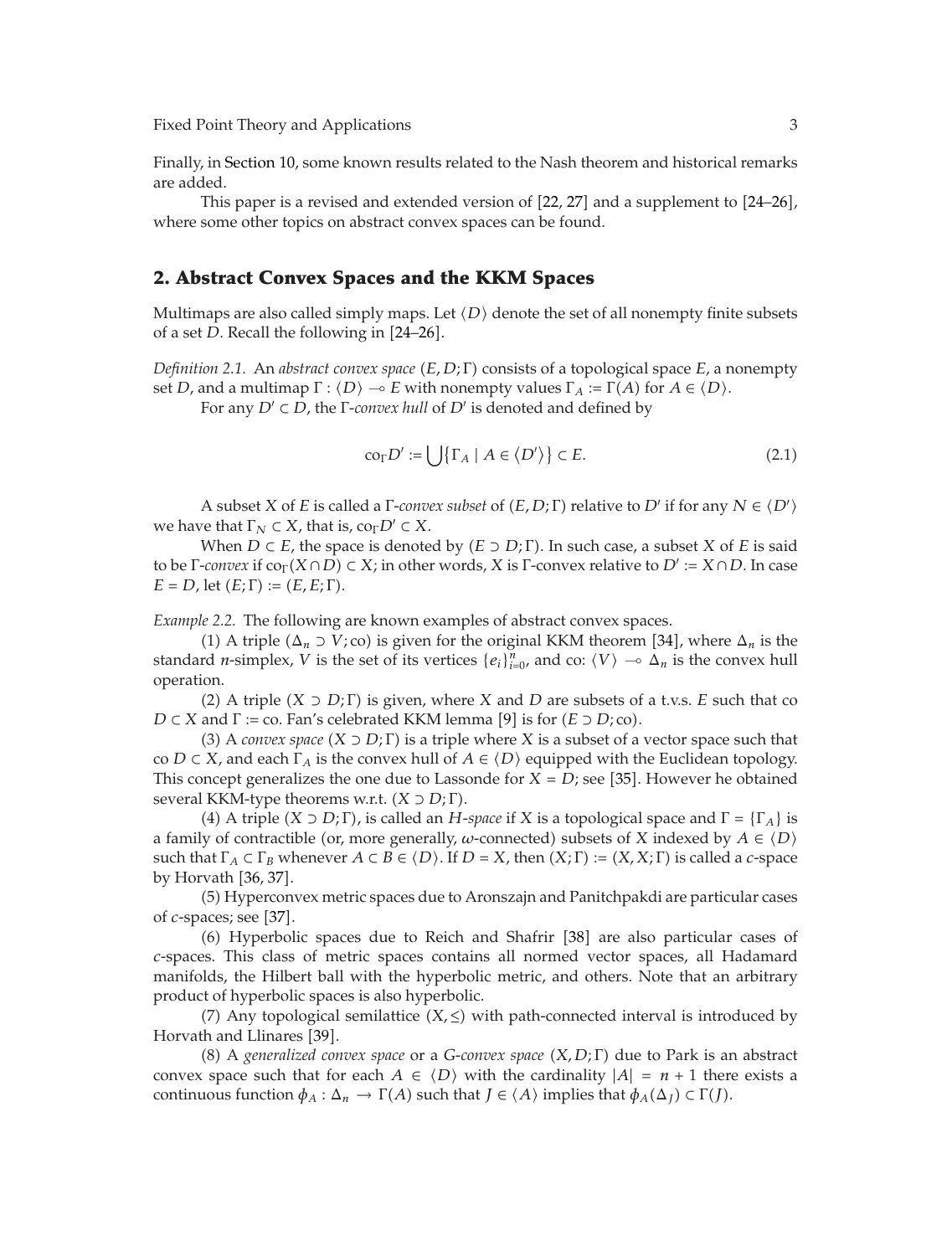Here,  $\Delta_J$  is the face of  $\Delta_n$  corresponding to  $J \in \langle A \rangle$ , that is, if  $A = \{a_0, a_1, \ldots, a_n\}$  and  $J = \{a_{i_0}, a_{i_1}, \ldots, a_{i_k}\} \subset A$ , then  $\Delta_J = \text{co}\{e_{i_0}, e_{i_1}, \ldots, e_{i_k}\}.$ 

For details, see references of  $[17, 21, 22, 40–42].$  $[17, 21, 22, 40–42].$  $[17, 21, 22, 40–42].$  $[17, 21, 22, 40–42].$  $[17, 21, 22, 40–42].$  $[17, 21, 22, 40–42].$  $[17, 21, 22, 40–42].$  $[17, 21, 22, 40–42].$  $[17, 21, 22, 40–42].$ 

(9) A  $\phi_A$ -space  $(X, D; {\phi_A}_{A \in (D)})$  consists of a topological space *X*, a nonempty set a family of continuous functions  $\phi_A : A \to X$  (that is singular *n*-simplexes) for *D*, and a family of continuous functions  $\phi_A : \Delta_n \to X$  (that is, singular *n*-simplexes) for  $A \in \langle D \rangle$  with  $|A| = n + 1$ . Every  $\phi_A$ -space can be made into a *G*-convex space; see [[43](#page-21-15)]. Recently  $\phi_A$ -spaces are called *GFC*-spaces in [[44](#page-21-16)] and *FC*-spaces [[43](#page-21-15)] or simplicial spaces [45] when  $X - D$  $[45]$  $[45]$  $[45]$  when  $X = D$ .

(10) Suppose that *X* is a closed convex subset of a complete  $\mathbb{R}$ -tree *H*, and for each  $A \in \langle X \rangle$ ,  $\Gamma_A := \text{conv}_H(A)$ , where  $\text{conv}_H(A)$  is the intersection of all closed convex subsets of  $H$  that contain  $A$ ; soo Kirk and Panyanak [46]. Then  $(H \supset Y \cdot \Gamma)$  is an abstract convex space *H* that contain *A*; see Kirk and Panyanak [[46](#page-21-18)]. Then  $(H \supset X; \Gamma)$  is an abstract convex space.<br>(11) A topological space *X* with a convexity in the sense of Horvath [47] is another

 $(11)$  A topological space *X* with a convexity in the sense of Horvath  $[47]$  $[47]$  $[47]$  is another example.

(12) A B-space due to Briec and Horvath [[30](#page-21-20)] is an abstract convex space.

Note that each of  $(2)$ – $(12)$  has a large number of concrete examples and that all examples (1)–(9) are *G*-convex spaces.

*Definition 2.3.* Let  $(E, D; \Gamma)$  be an abstract convex space. If a multimap  $G: D \to E$  satisfies

$$
\Gamma_A \subset G(A) := \bigcup_{y \in A} G(y) \quad \forall A \in \langle D \rangle,
$$
\n(2.2)

then *G* is called a *KKM map*.

*Definition 2.4.* The *partial KKM principle* for an abstract convex space *E, D*; Γ is the statement that, for any closed-valued KKM map *G* : *D*  $\rightarrow$  *E*, the family  $\{G(y)\}_{y \in D}$  has the finite intersection property. The *KKM principle* is the statement that the same property also holds for any open-valued KKM map.

An abstract convex space is called a *KKM space* if it satisfies the KKM principle.

In our recent works [[24](#page-21-2)[–26](#page-21-3)], we studied the foundations of the KKM theory on abstract convex spaces and noticed that many important results therein are related to the partial KKM principle.

*Example 2.5.* We give examples of KKM spaces as follows.

(1) Every *G*-convex space is a KKM space [[18](#page-20-16)].<br>(2) A connected linearly ordered space  $(X \leq)$  c

(2) A connected linearly ordered space  $(X, \leq)$  can be made into a KKM space [[26](#page-21-3)].<br>(3) The extended long line *I*<sup>\*</sup> is a KKM space  $(I^* \text{ D} \cdot \Gamma)$  with the ordinal space *I* 

(3) The extended long line  $L^*$  is a KKM space  $(L^*, D; \Gamma)$  with the ordinal space  $D :=$ [0,  $\Omega$ ]; see [[26](#page-21-3)]. But *L*<sup>\*</sup> is not a *G*-convex space.<br>(4) For a closed convex subset *X* of a con-

(4) For a closed convex subset *X* of a complete  $\mathbb{R}$ -tree *H*, and  $\Gamma_A := \text{conv}_H(A)$  for each *A* ∈  $\langle X \rangle$ , the triple  $(H \supset X; \Gamma)$  satisfies the partial KKM principle; see [[46](#page-21-18)]. Later we found that  $(H \supset Y; \Gamma)$  is a KKM space [48] that  $(H \supset X; \Gamma)$  is a KKM space [[48](#page-21-21)].<br>(5) Horvath's convoy space (3)

(5) Horvath's convex space  $(X; \Gamma)$  with the weak Van de Vel property is a KKM space, where  $\Gamma_A := [[A]]$  for each  $A \in \langle X \rangle$ ; see [[47,](#page-21-19) [48](#page-21-21)].

 $(6)$  A  $\mathbb B$ -space due to Briec and Horvath  $[30]$  $[30]$  $[30]$  is a KKM space.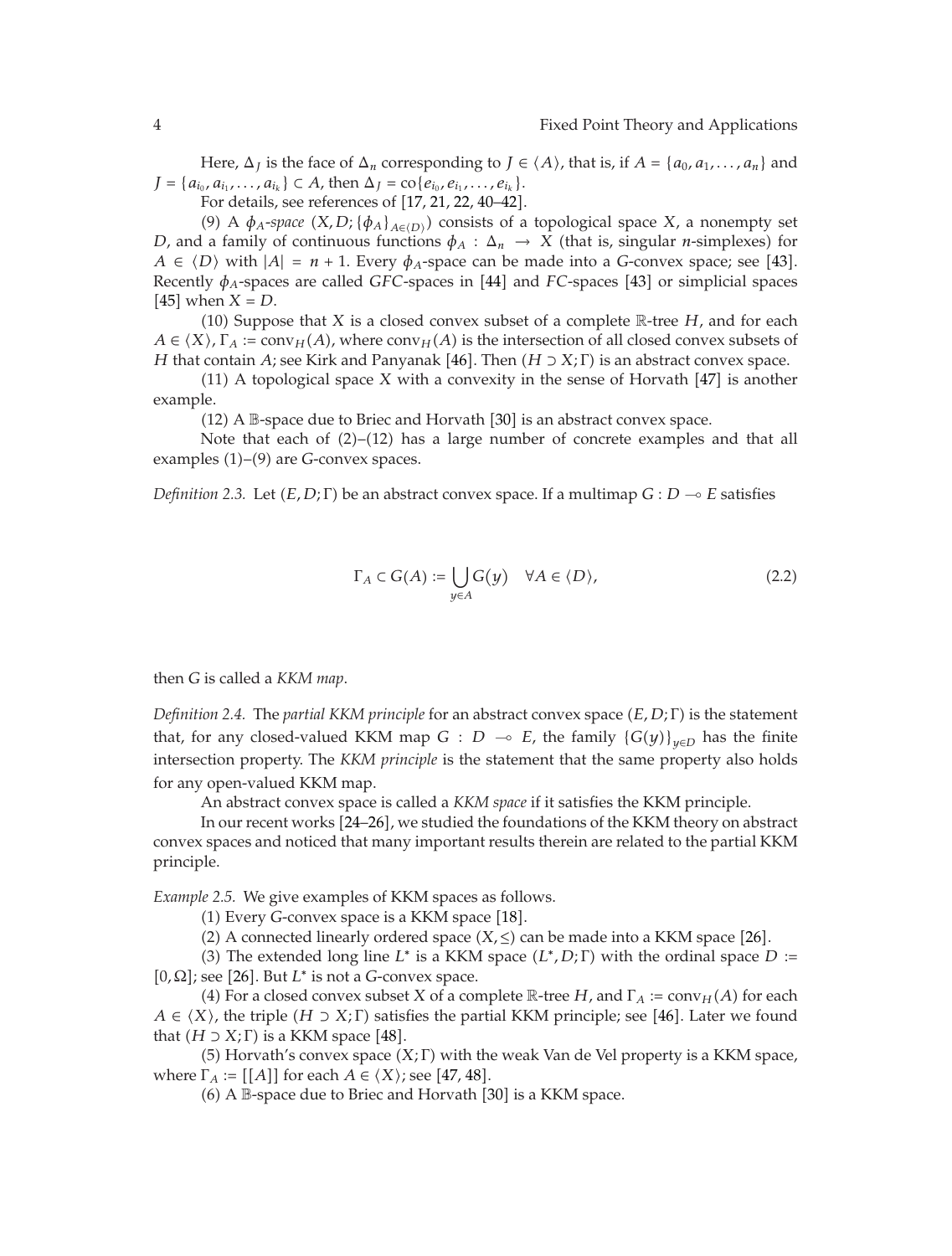Now we have the following diagram for triples *E, D*; Γ:

```
simplex ⇒ convex subset of a t.v.s. ⇒ Lassonde-type convex space
   \Rightarrow H-space \Rightarrow G-convex space \iff \phi<sub>A</sub>-space \Rightarrow KKM space
             ⇒ space satisfying the partial KKM principle
                                                                                      (2.3)
```
<sup>⇒</sup> abstract convex space*.*

It is not known yet whether there is a space satisfying the partial KKM principle that is not a KKM space.

## <span id="page-4-0"></span>**3. The KKM Principle and the Fan-Browder Map**

<span id="page-4-1"></span>Let  $(E, D; \Gamma)$  be an abstract convex space.

Recall the following equivalent form of [[26](#page-21-3), Theorem 8.2].

**Theorem 3.1.** *Suppose that*  $(E, D; \Gamma)$  *satisfies the partial KKM principle and a map*  $G : D \multimap E$ <br>*satisfies the following satisfies the following.*

- 1*.*1 *G is closed valued.*
- $(1.2)$  *G is a KKM map (i.e.,*  $\Gamma_A \subset G(A)$  *for all*  $A \in \langle D \rangle$ ).
- 1*.*3 *There exists a nonempty compact subset K of E such that one of the following holds:*
	- $(i)$   $K = E$ ,
	- $(iii) K = \bigcap \{G(z) \mid z \in M\}$  *for some*  $M \in \langle D \rangle$ ,  $(iii) K = \bigcap \{S(z) \mid z \in M\}$
	- (iii) *for each*  $N \in \langle D \rangle$ *, there exists a compact*  $\Gamma$ *-convex subset*  $L_N$  *of*  $E$  *relative to some*<br> $D' \subset D$  *such that*  $N \subset D'$  *and*  $D' \subset D$  *such that*  $N \subset D'$  *and*

$$
L_N \cap \bigcap_{z \in D'} G(z) \subset K. \tag{3.1}
$$

*Then*  $K \cap \bigcap \{ G(z) \mid z \in D \} \neq \emptyset$ .

*Remark 3.2.* Conditions (i)–(iii) in (1.3) are called *compactness conditions* or *coercivity conditions*. In this paper, we mainly adopt simply i, that is, *E, D*; Γ is *compact*. However, most of results can be reformulated to the ones adopting (ii) or (iii).

*Definition 3.3.* For a topological space *X* and an abstract convex space *(E, D; Γ)*, a multimap *T* : *X* → *E* is called a Φ-*map* or a *Fan-Browder map* provided that there exists a multimap  $S \cdot X$  → *D* satisfying the follwing:  $S: X \rightarrow D$  satisfying the follwing:

- (a) for each  $x \in X$ ,  $\text{co}_\Gamma S(x) \subset T(x)$  (i.e.,  $N \in \langle S(x) \rangle$  implies that  $\Gamma_N \subset T(x)$ ),
- (b)  $X = \bigcup_{z \in M} \text{Int } S^-(z)$  for some  $M \in \langle D \rangle$ .

Here, Int denotes the interior with respect to *E* and, for each  $z \in D$ ,  $S^{-}(z) := \{x \in X \mid$  $z \in S(x)$ .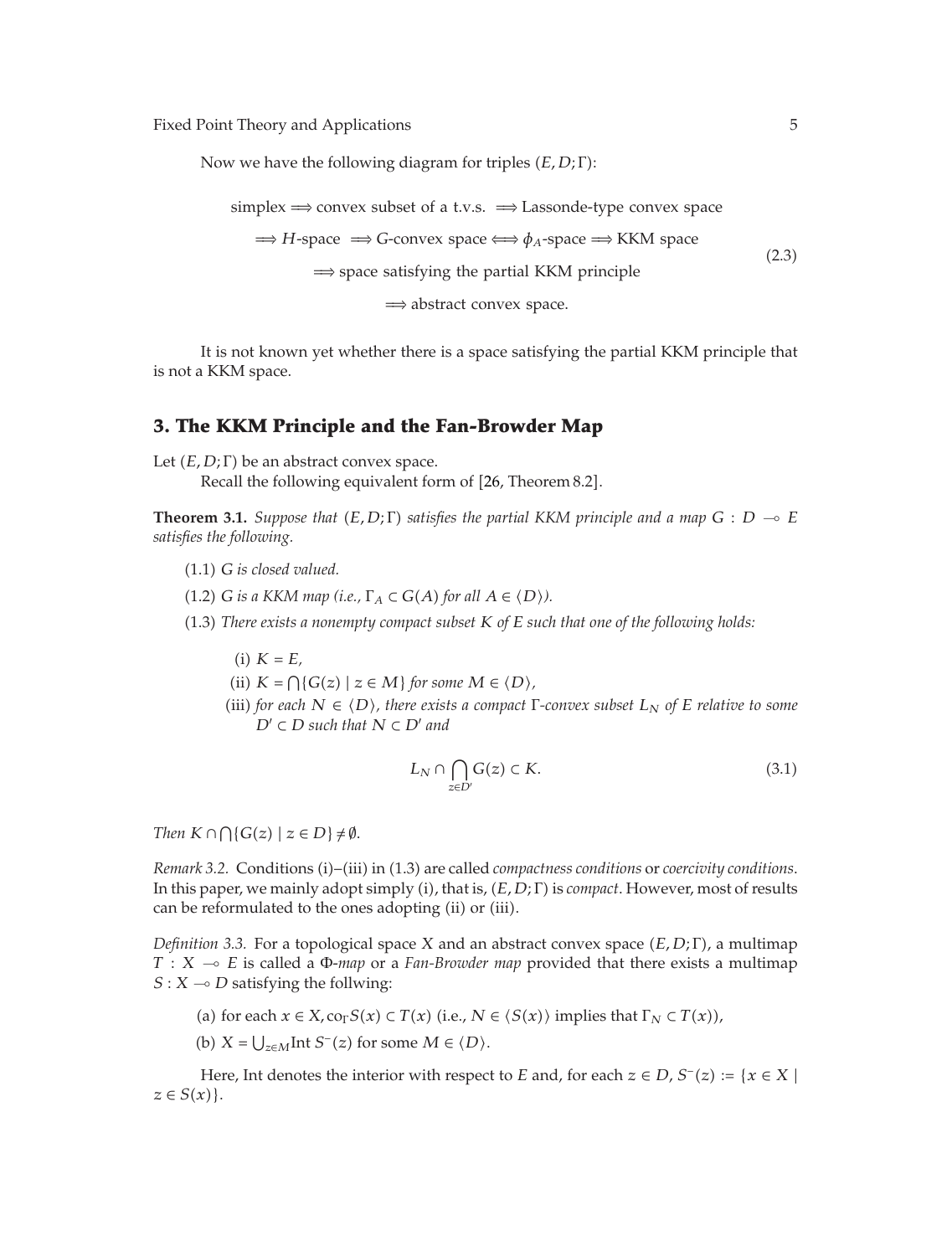<span id="page-5-3"></span>There are several equivalent formulations of the partial KKM principle; see [[26](#page-21-3)]. For example, it is equivalent to the Fan-Browder-type fixed point theorem as follows.

**Theorem 3.4** (see [[26](#page-21-3)]). An abstract convex space  $(E, D; \Gamma)$  satisfies the partial KKM principle if and only if any  $\mathcal{D}$  man  $T : E \subseteq E$  has a fixed point  $x \in E$  that is  $x \in T(x)$ . *and only if any*  $\Phi$ *-map*  $T : E \to E$  *has a fixed point*  $x_0 \in E$ *, that is,*  $x_0 \in T(x_0)$ *.* 

The following is known.

<span id="page-5-2"></span>**Lemma 3.5.** Let  $\{(X_i, D_i; \Gamma_i)\}_{i \in I}$  be any family of abstract convex spaces. Let  $X := \prod_{i \in I} X_i$  be *equipped with the product topology and*  $D = \prod_{i \in I} D_i$ *. For each*  $i \in I$ *, let*  $\pi_i : D \to D_i$  *be the projection. For each*  $A \in \langle D \rangle$ , define  $\Gamma(A) := \prod_{i \in I} \Gamma_i(\pi_i(A))$ . Then  $(X, D; \Gamma)$  is an abstract convex<br>space *space.*

*Let*  $\{(X_i, D_i; \Gamma_i)\}_{i \in I}$  *be a family of G-convex spaces. Then*  $(X, D; \Gamma)$  *is a G-convex space.* 

It is not known yet whether this holds for KKM spaces.

From now on, for simplicity, we are mainly concerned with compact abstract convex spaces *E*; Γ satisfying the partial KKM principle. For example, any compact *G*-convex space, any compact *H*-space, or any compact convex space is such a space.

#### <span id="page-5-0"></span>**4. The Fan-Type Minimax Inequalities**

Recall that an extended real-valued function  $f: X \to \overline{\mathbb{R}}$ , where *X* is a topological space, is *lower* [resp., *upper*] *semicontinuous* (l.s.c.) (resp., u.s.c.) if  $\{x \in X \mid f(x) > r\}$  (resp.,  $\{x \in X \mid f(x) < r\}$ ) is open for each  $r \in \mathbb{R}$  $f(x) < r$ } is open for each  $r \in \mathbb{R}$ .

For an abstract convex space  $(E \supset D; \Gamma)$ , an extended real-valued function  $f : E \to \mathbb{R}$ is said to be *quasiconcave* (resp., *quasiconvex*) if  $\{x \in E \mid f(x) > r\}$  (resp.,  $\{x \in E \mid f(x) < r\}$ ) is <sup>Γ</sup>-convex for each *<sup>r</sup>* <sup>∈</sup> <sup>R</sup>.

<span id="page-5-1"></span>From the partial KKM principle we can deduce a very general version of the Ky Fan minimax inequality as follows.

**Theorem 4.1.** *Let X, D*; Γ *be an abstract convex space satisfying the partial KKM principle, f* :  $D \times X \to \overline{\mathbb{R}}$ ,  $g: X \times X \to \overline{\mathbb{R}}$  *extended real functions, and*  $\gamma \in \overline{\mathbb{R}}$  *such that* 

- $(3.1)$  *for each*  $z \in D$ ,  $\{y \in X \mid f(z, y) \leq \gamma\}$  *is closed,*
- $(3.2)$  *for each*  $y \in X$ *,*  $\text{co}_{\Gamma} \{z \in D \mid f(z, y) > \gamma \} \subset \{x \in X \mid g(x, y) > \gamma \}$ ,
- (3.3) *the compactness condition* (1.3) *holds for*  $G(z) := \{y \in X \mid f(z, y) \leq \gamma\}.$

*Then either (i) there exists a*  $\hat{x} \in X$  *such that*  $f(z, \hat{x}) \leq \gamma$  *for all*  $z \in D$  *or (ii) there exists an*  $x_0 \in X$ *such that*  $g(x_0, x_0) > \gamma$ .

*Proof.* Let *G* : *D*  $\rightarrow$  *X* be a map defined by *G*(*z*) := { $y \in X \mid f(z, y) \leq \gamma$ } for  $z \in D$ . Then each *G*(*z*) is closed by (3.1)  $G(z)$  is closed by  $(3.1)$ .

Case (i): *G* is a KKM map.

By [Theorem 3.1,](#page-4-1) we have  $\bigcap_{z\in D} G(z) \neq \emptyset$ . Hence, there exists a  $\hat{x} \in X$  such that  $\hat{x} \in G(z)$ <br>*z* ∈ *D* that is  $f(z, \hat{y}) \leq x$  for all *z* ∈ *D* for all  $z \in D$ , that is,  $f(z, \hat{x}) \leq \gamma$  for all  $z \in D$ .

Case (ii): *G* is not a KKM map.

Then there exists  $N \in \langle D \rangle$  such that  $\Gamma_N \not\subset \bigcup_{z \in N} G(z)$ . Hence there exists an  $x_0 \in \Gamma_N$ <br>pat  $x \notin G(z)$  for each  $z \in N$  or equivalently  $f(z, x_0) > x$  for each  $z \in N$ . Since  $z \in \mathbb{Z}$ such that  $x_0 \notin G(z)$  for each  $z \in N$ , or equivalently  $f(z, x_0) > \gamma$  for each  $z \in N$ . Since  $\{z \in N\}$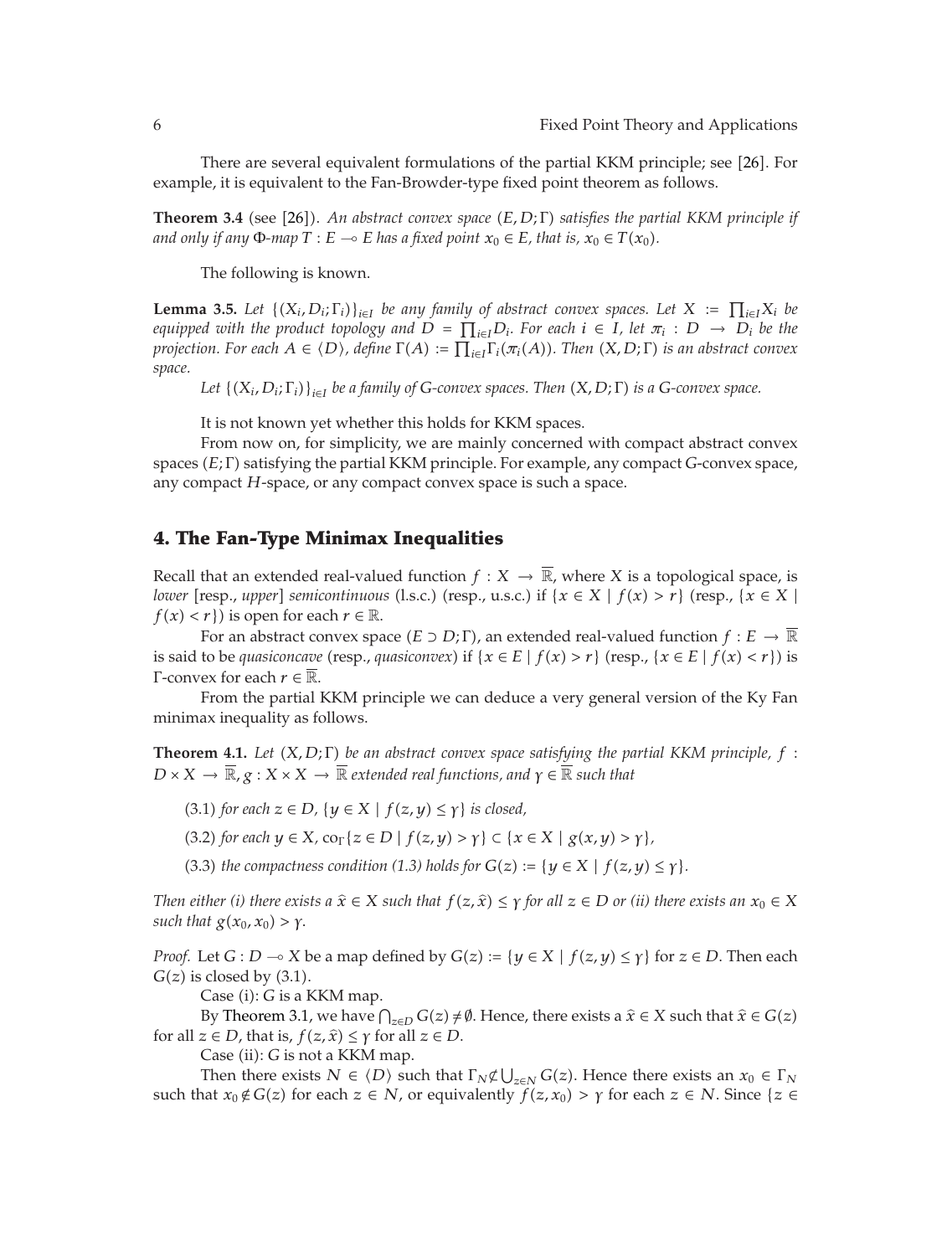*D*  $| f(z, x_0) > \gamma$  contains *N*, by (3.2), we have  $x_0 \in \Gamma_N \subset \{x \in X \mid g(x, x_0) > \gamma\}$ , and hence, *g*( $x_0$ *, x*<sub>0</sub>) > γ.

<span id="page-6-1"></span>**Corollary 4.2.** *Under the hypothesis of [Theorem 4.1,](#page-5-1) let*  $\gamma := \sup_{x \in X} g(x, x)$ *. Then* 

$$
\inf_{y \in X} \sup_{z \in D} f(z, y) \le \sup_{x \in X} g(x, x). \tag{4.1}
$$

*Example 4.3.* (1) For a compact convex subset  $X = D$  of a t.v.s. and  $f = g$ , if  $f(\cdot, y)$  is quasiconcave, then  $(3.2)$  holds; and if  $f(x, \cdot)$  is l.s.c., then  $(3.1)$  holds. Therefore, [Corollary 4.2](#page-6-1) generalizes the Ky Fan minimax inequality  $[49]$  $[49]$  $[49]$ .

(2) For a convex space  $X = D$  and  $f = g$ , [Corollary 4.2](#page-6-1) reduces to Cho et al. [[50,](#page-21-23) m 9] Theorem 9].

3 There is a very large number of generalizations of the Fan minimax inequality for convex spaces, *H*-spaces, *G*-convex spaces, and others. These would be particular forms of [Corollary 4.2.](#page-6-1) For example, see Park [[18](#page-20-16), Theorem 11], where *(X, D*; Γ) is a *G*-convex space.<br>(4) Some particular versions of *Corollary 4.2 were given* in [27]

(4) Some particular versions of [Corollary 4.2](#page-6-1) were given in [[27](#page-21-6)].

#### <span id="page-6-0"></span>**5. The von Neumann-Sion-Type Minimax Theorems**

<span id="page-6-2"></span>Let  $(X; \Gamma_1)$  and  $(Y; \Gamma_2)$  be abstract convex spaces. For their product, as in the [Lemma 3.5](#page-5-2) we can define  $\Gamma_{X\times Y}(A) := \Gamma_1(\pi_1(A)) \times \Gamma_2(\pi_2(A))$  for  $A \in \langle X \times Y \rangle$ .

**Theorem 5.1.** *Let*  $(E; \Gamma) := (X \times Y; \Gamma_{X \times Y})$  *be the product abstract convex space, and let*  $f, s, t, g$ :  $X \times Y \rightarrow \overline{\mathbb{R}}$  *be four functions, then* 

$$
\mu := \underset{y \in Y}{\text{infsup}} f(x, y), \qquad \nu := \underset{x \in X}{\text{supinf}} g(x, y). \tag{5.1}
$$

*Suppose that*

- $f(x, y) \leq s(x, y) \leq t(x, y) \leq g(x, y)$  for each  $(x, y) \in X \times Y$ ,
- $(4.2)$  for each  $r < \mu$  and  $y \in Y$ ,  $\{x \in X \mid s(x, y) > r\}$  is  $\Gamma_1$ -convex; for each  $r > \nu$  and  $x \in X$ ,  $\{y \in Y \mid t(x, y) < r\}$  *is*  $\Gamma_2$ -convex,

**(4.3)** for each  $r > v$ , there exists a finite set  $\{x_i\}_{i=1}^m \subset X$  such that

$$
Y = \bigcup_{i=1}^{m} \text{Int } \{ y \in Y \mid f(x_i, y) > r \},\tag{5.2}
$$

*(***4.4)** for each  $r < \mu$ , there exists a finite set  $\{y_j\}_{j=1}^n \subset Y$  such that

$$
X = \bigcup_{j=1}^{n} \text{Int}\{x \in X \mid g(x, y_j) < r\}.\tag{5.3}
$$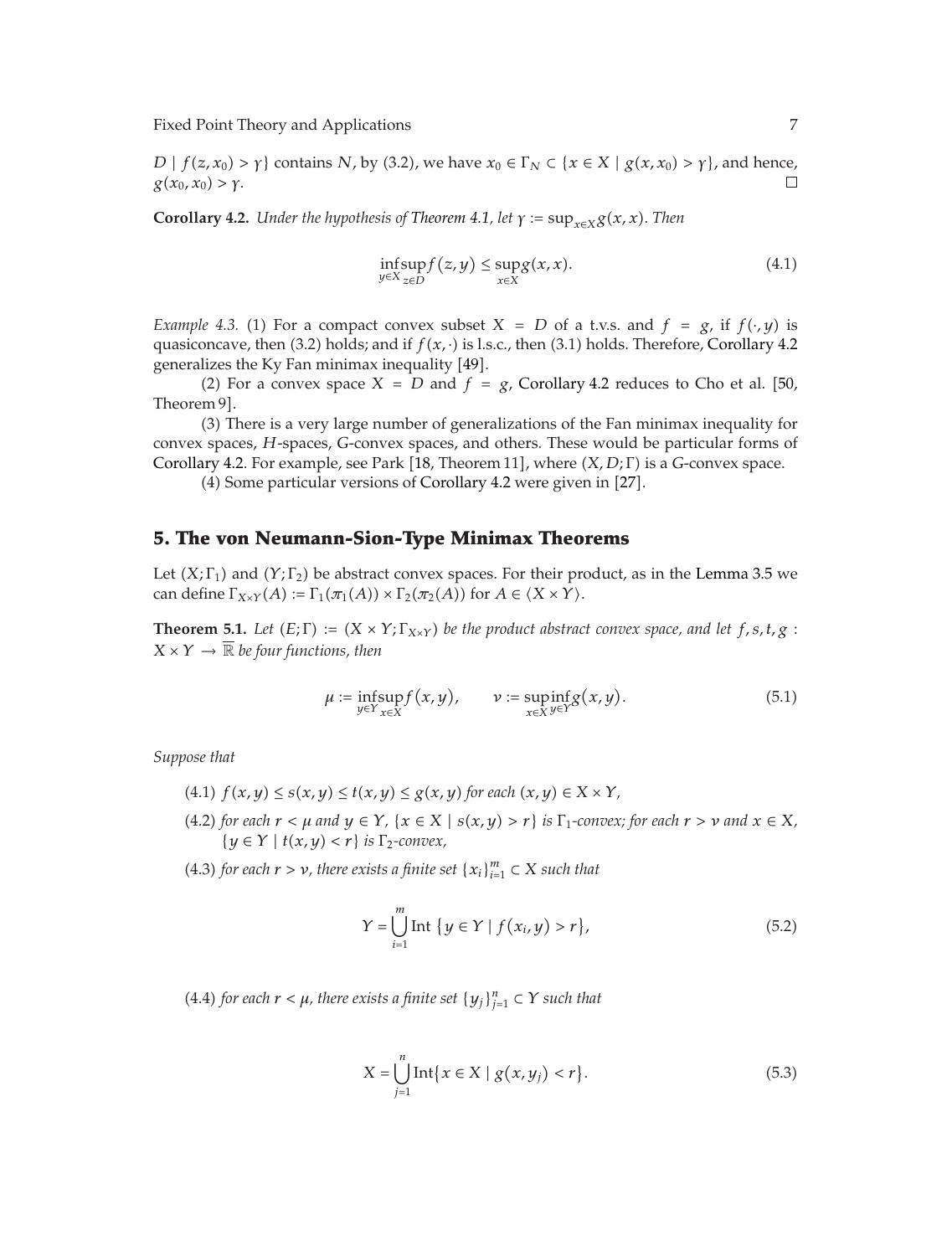*If E*; Γ *satisfies the partial KKM principle, then*

$$
\mu = \underset{y \in Y}{\text{infsup}} f(x, y) \le \underset{x \in X}{\text{supinf}} g(x, y) = \nu. \tag{5.4}
$$

*Proof.* Suppose that there exists a real *c* such that

$$
\nu = \underset{x \in X}{\text{supinf}} g(x, y) < c < \underset{y \in Y}{\text{inf}} \underset{x \in X}{\text{sup}} f(x, y) = \mu. \tag{5.5}
$$

For the abstract convex space

$$
(E, D; \Gamma) := \left( X \times Y, \left\{ (x_i, y_j) \right\}_{i,j}; \Gamma_{X \times Y} \right), \tag{5.6}
$$

define two maps  $S: E \to D, T: E \to E$  by

$$
S^{-}(x_{i}, y_{j}) := \text{Int} \{x \in X \mid g(x, y_{j}) < c\} \times \text{Int} \{y \in Y \mid f(x_{i}, y) > c\},\tag{5.7}
$$

$$
T(x,y) := \{ \overline{x} \in X \mid s(\overline{x},y) > c \} \times \{ \overline{y} \in Y \mid t(x,\overline{y}) < c \},\tag{5.8}
$$

for  $(x_i, y_j) \in D$  and  $(x, y) \in E$ , respectively. Then each  $T(x, y)$  is nonempty and  $\Gamma$ -convex and *E* is covered by a finite number of open sets  $S^-(x_i, y_j)$ 's. Moreover,

$$
S(x,y) \subset \{(x_i,y_j) \mid g(x,y_j) < c, \ f(x_i,y) > c\} \\
\subset \{(\overline{x},\overline{y}) \mid s(\overline{x},y) > c, t(x,\overline{y}) < c\} \subset T(x,y). \tag{5.9}
$$

This implies that  $\text{co}_\Gamma S(x, y) \subset T(x, y)$  for all  $(x, y) \in E$ . Then *T* is a Φ-map. Therefore, by [Theorem 3.4,](#page-5-3) we have  $(x_0, y_0) \in X \times Y$  such that  $(x_0, y_0) \in T(x_0, y_0)$ . Therefore,  $c < s(x_0, y_0) \le t(x_0, y_0) < c$ , a contradiction.  $t(x_0, y_0) < c$ , a contradiction.

*Example 5.2.* For convex spaces *X*, *Y*, and  $f = s = t = g$ , [Theorem 5.1](#page-6-2) reduces to that by Cho et al. [[50,](#page-21-23) Theorem 8].

<span id="page-7-0"></span>**Corollary 5.3.** *Let*  $(X; \Gamma_1)$  *and*  $(Y; \Gamma_2)$  *be compact abstract convex spaces, let*  $(E; \Gamma) := (X \times Y; \Gamma_{X \times Y})$ *be the product abstract convex space, and let*  $f$ ,  $g: X \times Y \to \overline{\mathbb{R}}$  *be functions satisfying the following:* 

- $f(x, y) \leq s(x, y) \leq t(x, y) \leq g(x, y)$  *for each*  $(x, y) \in X \times Y$ ,
- (2) for each  $x \in X$ ,  $f(x, \cdot)$  *is l.s.c. and*  $f(x, \cdot)$  *is quasiconvex on*  $Y$ ,
- (3) for each  $y \in Y$ ,  $s(\cdot, y)$  *is quasiconcave and*  $g(\cdot, y)$  *is u.s.c. on* X.

*If E*; Γ *satisfies the partial KKM principle, then*

$$
\underset{y \in Y}{\text{minsup}} f(x, y) \le \underset{x \in X}{\text{maxinf}} g(x, y). \tag{5.10}
$$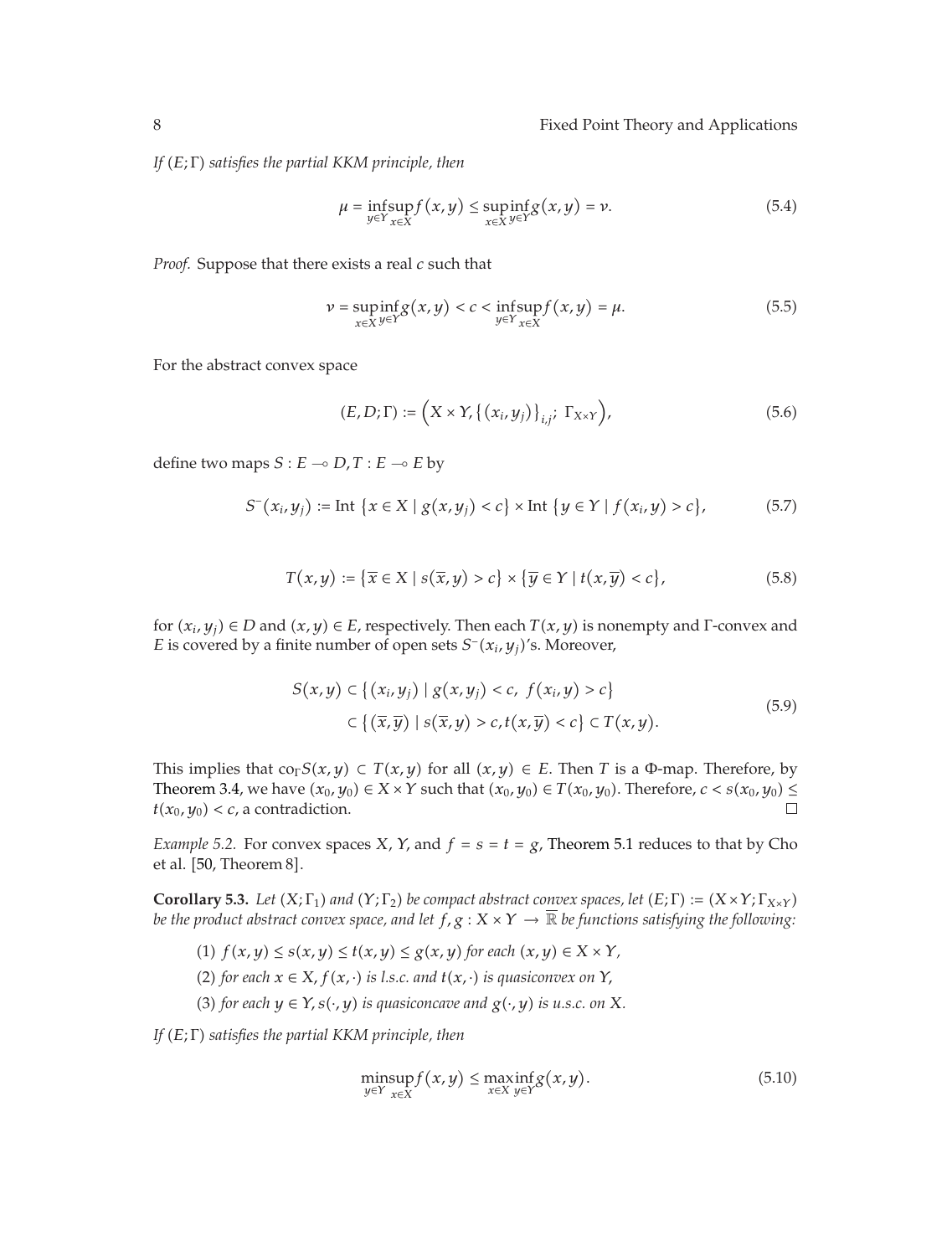*Proof.* Note that *y*  $\mapsto$  sup<sub>*x*∈*X*</sub>*f*(*x, y*) is l.s.c. on *Y* and *x*  $\mapsto$  inf<sub>*y*∈*Y*</sub> $g(x, y)$  is u.s.c. on *X*. Therefore, both sides of the inequality exist. Then all the requirements of [Theorem 5.1](#page-6-2) are satisfied.  $\Box$ 

*Example 5.4.* (1) Particular or slightly different versions of [Corollary 5.3](#page-7-0) are obtained by Liu  $[51]$  $[51]$  $[51]$ , Granas  $[13$ , Théorèmes 3.1 et 3.2], and Shih and Tan  $[52$  $[52$ , Theorem 4 $]$  for convex subsets of t.v.s.

(2) For  $f = s$ ,  $g = t$ , [Corollary 5.3](#page-7-0) reduces to  $[27$  $[27$ , Theorem 3.

For the case  $f = s = t = g$ , [Corollary 5.3](#page-7-0) reduces to the following.

<span id="page-8-0"></span>**Corollary 5.5** (see [[27](#page-21-6)]). Let  $(X; \Gamma_1)$  and  $(Y; \Gamma_2)$  be compact abstract convex spaces and let  $f : X \times Y \to \overline{\mathbb{R}}$  be an articulate used function such that  $X \times Y \to \overline{\mathbb{R}}$  be an extended real function such that

- (1) for each  $x \in X$ ,  $f(x, \cdot)$  is *l.s.c. and quasiconvex on*  $Y$ ,
- (2) for each  $y \in Y$ ,  $f(\cdot, y)$  is u.s.c. and quasiconcave on X.

*If*  $(X \times Y; \Gamma_{X \times Y})$  *satisfies the partial KKM principle, then* 

*(i) f* has a saddle point  $(x_0, y_0) \in X \times Y$ ,

(ii) one has

$$
\max_{x \in X} \min_{y \in Y} f(x, y) = \min_{y \in Y} \max_{x \in X} f(x, y). \tag{5.11}
$$

*Example 5.6.* We list historically well-known particular forms of [Corollary 5.5](#page-8-0) in chronological order as follows.

- ([1](#page-20-1)) von Neumann [1], Kakutani [[3](#page-20-3)]. *X* and *Y* are compact convex subsets of Euclidean spaces and  $f$  is continuous spaces and *f* is continuous.
- (2) Nikaidô [[53](#page-22-2)]. Euclidean spaces above are replaced by Hausdorff topological vector spaces, and *f* is continuous in each variable.
- (3) Sion [[54](#page-22-3)]. *X* and *Y* are compact convex subsets of topological vector spaces in Corollary  $55$ [Corollary 5.5.](#page-8-0)
- (4) Komiya [[55](#page-22-4), Theorem 3]. *X* and *Y* are compact convex spaces in the sense of Komiya Komiya.
- (5) Horvath [[36,](#page-21-9) Proposition 5.2]. *X* and *Y* are *c*-spaces with *Y* being compact and without assuming the compactness of *Y* without assuming the compactness of *X*.

In these two examples, Hausdorffness of *Y* is assumed since they used the partition of unity argument.

- (6) Bielawski [[29,](#page-21-4) Theorem  $(4.13)$ ]. *X* and *Y* are compact spaces having certain simplicial convoxitios simplicial convexities.
- (7) Park [[17](#page-20-15), Theorem 5]. *X* and *Y* are *G*-convex spaces.

<span id="page-8-1"></span>In 1999, we deduced the following von Neumann–Sion type minimax theorem for *G*convex spaces based on a continuous selection theorem: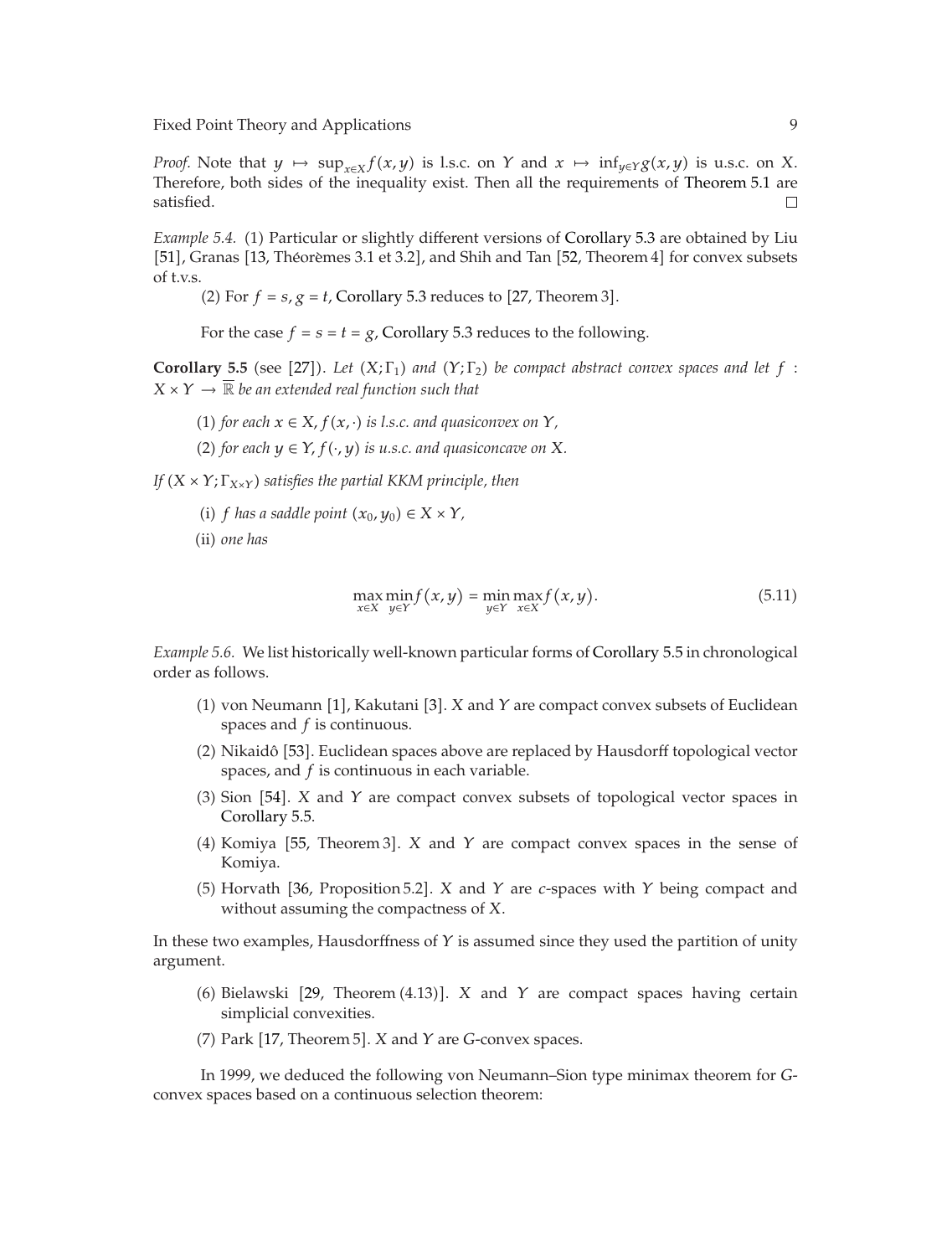**Theorem 5.7** (see [[17](#page-20-15)]). Let  $(X, \Gamma_1)$  and  $(Y, \Gamma_2)$  be *G*-convex spaces, *Y Hausdorff* compact, *f* :  $Y \cup Y \cup \overline{P}$  as whended used function and use space in f  $f(x, y)$  *Gunneer that*  $X \times Y \to \overline{R}$  *an extended real function, and*  $\mu := \sup_{x \in X} \inf_{y \in Y} f(x, y)$ *. Suppose that* 

 $f(x,1)$  *f*( $x, \cdot$ ) *is l.s.c. on*  $Y$  *and*  $\{y \in Y \mid f(x,y) < r\}$  *is*  $\Gamma_2$ -convex for each  $x \in X$  *and*  $r > \mu$ ,  $(5.2) f(\cdot, y)$  *is u.s.c. on*  $X$  *and*  $\{x \in X \mid f(x, y) > r\}$  *is*  $\Gamma_1$ *-convex for each*  $y \in Y$  *and*  $r > \mu$ *. Then*

$$
\sup_{x \in X} \min_{y \in Y} f(x, y) = \min_{y \in Y} \sup_{x \in X} f(x, y). \tag{5.12}
$$

*Example 5.8.* (1) Komiya [[55](#page-22-4), Theorem 3]. *X* and *Y* are compact convex spaces in the sense of *K*omiya Komiya.

 $(2)$  Slightly different form of [Theorem 5.7](#page-8-1) can be seen in  $[17]$  $[17]$  $[17]$  with different proof.

#### <span id="page-9-0"></span>**6. Collective Fixed Point Theorems**

<span id="page-9-1"></span>We have the following collective fixed point theorem.

**Theorem 6.1.** *Let*  $\{(X_i; \Gamma_i)\}_{i=1}^n$  *be a finite family of compact abstract convex spaces such that*  $(X; \Gamma) = \Gamma^n$  **X**. **F**) *satisfies the partial KKM principle, and for each i*  $T \cdot X = \alpha X$  *is a* **D**-man. Then there  $(\prod_{i=1}^{n} X_i; \Gamma)$  *satisfies the partial KKM principle, and for each*  $i, T_i : X \to X_i$  *is a* Φ*-map. Then there*<br>*exists a point*  $x \in X$  *such that*  $x \in T(x) := \Pi^n T_i(x)$  that is  $x_i = \pi_i(x) \in T_i(x)$  for each *exists a point*  $x \in X$  *such that*  $x \in T(x) := \prod_{i=1}^{n} T_i(x)$ , that is,  $x_i = \pi_i(x) \in T_i(x)$  for each  $i-1, 2, \ldots, n$  $i = 1, 2, \ldots, n$ .

*Proof.* Let  $S_i$  :  $X \to X_i$  be the companion map corresponding to the Φ-map  $T_i$ . Define  $S: X \to Y$ *X* by

$$
S(x) := \prod_{i=1}^{n} S_i(x) \quad \text{for each } x \in X. \tag{6.1}
$$

We show that *T* is a <sup>Φ</sup>-map with the companion map *S*. In fact, we have

$$
x \in S^-(y) \Longleftrightarrow y \in S(x) \Longleftrightarrow y_i \in S_i(x) \quad \text{for each } i \Longleftrightarrow x \in S_i^-(y_i) \quad \text{for each } i, \tag{6.2}
$$

where  $y = \{y_1, \ldots, y_n\}$ . Since each  $S_i^-(y_i)$  is open, we have

(a) for each 
$$
y \in X
$$
,  $S^-(y) = \bigcap_{i=1}^n S_i^-(y_i)$  is open.

Note that

$$
M \in \langle S(x) \rangle \Longrightarrow \pi_i(M) \in \langle S_i(x) \rangle \Longrightarrow \Gamma_i(\pi_i(M)) \subset T_i(x), \tag{6.3}
$$

and hence,

$$
\Gamma_M = \prod_{i=1}^n \Gamma_i(\pi_i(M)) \subset \prod_{i=1}^n T_i(x) = T(x).
$$
 (6.4)

Therefore, we have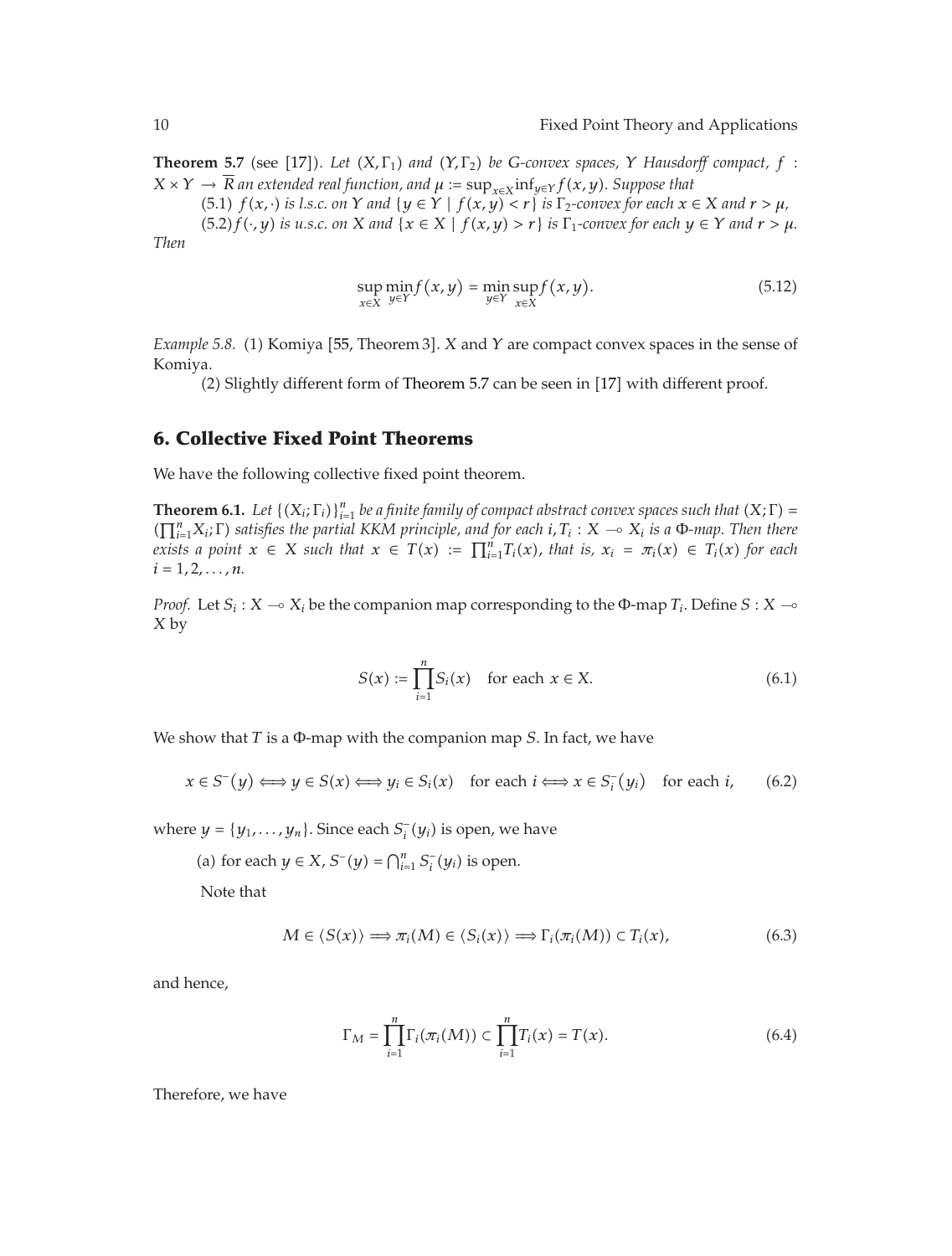(b) for each  $x \in X$ ,  $M \in \langle S(x) \rangle$  implies that  $\Gamma_M \subset T(x)$ .

Moreover, let  $x \in X$ . Since  $S_i : X \to X_i$  is the companion map corresponding to the  $T_i$  for each *i* there exists  $i = i(i)$  such that Φ-map  $T_i$ , for each *i*, there exists  $j = j(i)$  such that

$$
x \in S_i^-(y_{i,j}) \Rightarrow y_{i,j} \in S_i(x) \Rightarrow y \in \prod_{i=1}^n S_i(x) = S(x) \Rightarrow x \in S^-(y),
$$
 (6.5)

where  $y := (y_{1,i(1)}, \ldots, y_{n,i(n)})$ . Since *X* is compact, we have

(c)  $X = \bigcup_{z \in M} S^{-}(z)$  for some  $M \in \langle X \rangle$ .

Since  $(X; \Gamma)$  satisfies the partial KKM principle, by [Theorem 3.4,](#page-5-3) the Φ-map *T* has a point. fixed point.

*Example 6.2.* (1) If  $n = 1$ , *X* is a convex space, and  $S = T$ , then [Theorem 6.1](#page-9-1) reduces to the well-known Fan-Browder fixed point theorem; see Park [[56](#page-22-5)].

(2) For the case  $n = 1$ , [Theorem 6.1](#page-9-1) for a convex space *X* was obtained by Ben-El-Mechaiekh et al. [[69](#page-22-6), Theorem 1] and Simons [[57](#page-22-7), Theorem 4.3]. This was extended by many authors; see Park [[56](#page-22-5)].

<span id="page-10-1"></span>We have already the following collective fixed point theorem for arbitrary family of *G*-convex spaces.

**Theorem 6.3** (see [[40](#page-21-13)]). Let  $\{(X_i; \Gamma_i)\}_{i \in I}$  be a family of compact Hausdorff *G*-convex spaces,  $X = \Pi$ ,  $Y_i$ , and for each  $i \in I$ , let  $T_i : Y_i \to X$ , be a family them there exists a noint  $x \in X$  such that  $\prod_{i\in I} X_i$ *, and for each*  $i \in I$ *, let*  $T_i$  :  $X \to X_i$  *be a* Φ*-map. Then there exists a point*  $x \in X$  *such that*<br> $x \in T(x) := \prod_{i\in I} T_i(x)$  that is  $x_i = \pi_i(x) \in T_i(x)$  for each  $i \in I$  $x \in T(x) := \prod_{i \in I} T_i(x)$ , that is,  $x_i = \pi_i(x) \in T_i(x)$  for each  $i \in I$ .

*Example 6.4.* In case when  $(X_i; \Gamma_i)$  are all *H*-spaces, [Theorem 6.3](#page-10-1) reduces to Tarafdar [[58,](#page-22-8) Theorem 2.3] This is applied to sets with *H*-convoy sections [58, Theorem 3.1] and to Theorem 2.3]. This is applied to sets with *H*-convex sections [[58,](#page-22-8) Theorem 3.1] and to<br>existence of equilibrium point of an abstract economy [58, Theorem 4.1 and Corollary 4.1] existence of equilibrium point of an abstract economy [[58](#page-22-8), Theorem 4.1 and Corollary 4.1]. These results also can be extended to *G*-convex spaces and we will not repeat then here.

*Remark 6.5.* Each of Theorems [6.1,](#page-9-1) [7.1,](#page-11-0) [8.1,](#page-12-1) [9.1,](#page-13-1) and [9.4,](#page-14-0) respectively, in this paper is based on the KKM method and concerns with finite families of abstract convex spaces such that their product satisfies the partial KKM principle. Each of them has a corresponding Theorems [6.3,](#page-10-1) [7.3,](#page-12-2) [8.3,](#page-13-2) [9.2](#page-14-1) and [9.6,](#page-15-0) respectively, based on continuous selection method for infinite families of Hausdorff *G*-convex spaces. Note that for finite families the Hausdorffness is redundant in these corresponding theorems.

#### <span id="page-10-0"></span>**7. Intersection Theorems for Sets with Convex Sections**

In our previous work [[17](#page-20-15)], from a *G*-convex space version of the Fan-Browder fixed point<br>theorem, we deduced a Fan type intersection theorem for *n* subsets of a cartesian product of theorem, we deduced a Fan-type intersection theorem for *n* subsets of a cartesian product of *n* compact *G*-convex spaces. This was applied to obtain a von Neumann-sion-type minimax theorem and a Nash-type equilibrium theorem for *G*-convex spaces.

In the present section, we generalize the abovementioned intersection theorem to product abstract convex spaces satisfying the partial KKM principle.

The collective fixed point theorem in [Section 6](#page-9-0) can be reformulated to a generalization of various Fan-type intersection theorems for sets with convex sections as follows.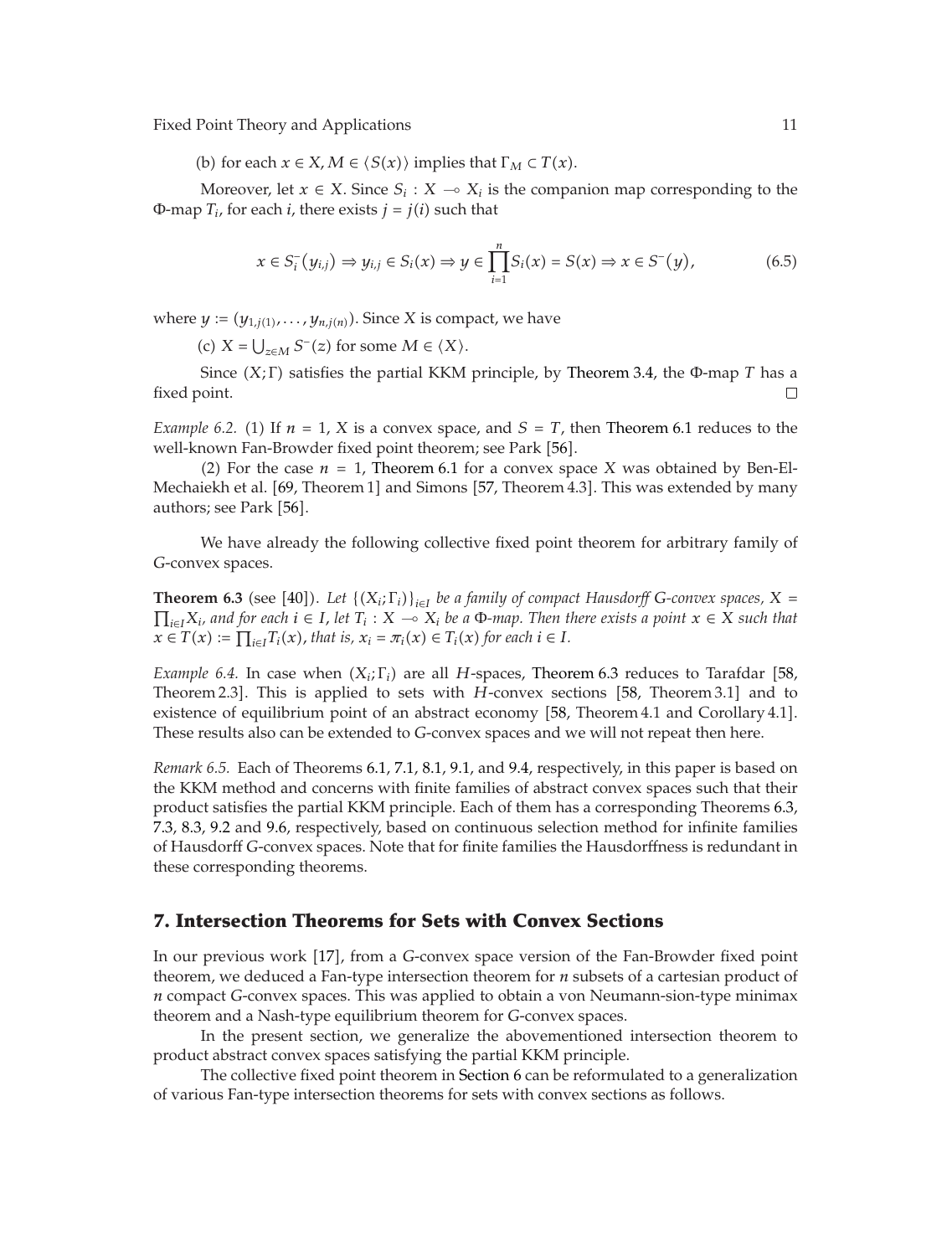Let  ${X_i}_{i \in I}$  be a family of sets, and let  $i \in I$  be fixed. Let

$$
X = \prod_{j \in I} X_j, \qquad X^i = \prod_{j \in I \setminus \{i\}} X_j. \tag{7.1}
$$

If  $x^i \in X^i$  and  $j \in I \setminus \{i\}$ , then let  $x^i_j$  denote the *j*th coordinate of  $x^i$ . If  $x^i \in X^i$  and  $x_i \in X_i$ , then<br>let  $\{x^i, y^j\} \in X$  be defined as follows: its illegending to is a small for its illegation which i let  $[x^i, x_i]$  ∈ *X* be defined as follows: its *i*th coordinate is  $x_i$  and for  $j \neq i$  the *j*th coordinate is  $x^i$ . Therefore, any  $x \in X$  can be expressed as  $x = [x^i, x_i]$  for any  $i \in I$ , where  $x^i$  denotes the *xi x*<sup>*i*</sup>, Therefore, any *x* ∈ *X* can be expressed as *x* =  $[x^i, x_i]$  for any *i* ∈ *I*, where *x*<sup>*i*</sup> denotes the projection of *x* in *X<sup>i</sup>* .

<span id="page-11-0"></span>**Theorem 7.1.** *Let*  $\{(X_i; \Gamma_i)\}_{i=1}^n$  *be a finite family of compact abstract convex spaces such that*  $(X; \Gamma) = \Gamma^n$  *X:*  $\Gamma$ *) <i>satisfies the partial KKM principle and for each i. let* A, and B, be subsets of X satisfin *n i*<sup>1</sup>*Xi*; Γ *satisfies the partial KKM principle and, for each <sup>i</sup>, let Ai and Bi be subsets of <sup>X</sup> satisfying the following.*

 $(7.1)$  *For each*  $x^{i} \in X^{i}$ ,  $\emptyset \neq$   $\text{co}_{Y_{i}}$ ,  $B_{i}(x^{i}) \subset A_{i}(x^{i}) := \{y_{i} \in X_{i} \mid [x^{i}, y_{i}] \in A_{i}\}.$ <br> $(7.2)$  *For each*  $y_{i} \in X_{i}$ ,  $B_{i}(y_{i}) := \{x^{i} \in X^{i} \mid [x^{i}, y_{i}] \in B_{i}\}$  *is onen in*  $X^{i}$ *xi*  $(7.2)$  *For each*  $y_i \in X_i$ ,  $B_i(y_i) := \{x^i \in X^i \mid [x^i, y_i] \in B_i\}$  *is open in*  $X^i$ .<br>Then  $\bigcap^n A_i \neq \emptyset$ *Then*  $\bigcap_{i=1}^{n} A_i \neq \emptyset$ *.* 

*Proof.* We apply [Theorem 6.1](#page-9-1) with multimaps  $S_i, T_i : X \to X_i$  given by  $S_i(x) := B_i(x^i)$  and  $T_i(x) := A_i(x^i)$  for each  $x \in X$ . Then for each i we have the following *T<sub>i</sub>*(*x*) : *A<sub>i</sub>*(*x*<sup>*i*</sup>) for each *x* ∈ *X*. Then for each *i* we have the following.

- (a) For each  $x \in X$ , we have  $\emptyset \neq \text{co}_{\Gamma_i} S_i(x) \subset T_i(x)$ .
- (b) For each  $y_i \in X_i$ , we have

$$
x \in S_i^-(y_i) \Longleftrightarrow y_i \in S_i(x) = B_i\left(x^i\right) \Longleftrightarrow \left[x^i, y_i\right] \in B_i \subset X^i \times X_i = X. \tag{7.2}
$$

Hence,

$$
S_i^-(y_i) = \left\{ x = \left[ x^i, x_i \right] \in X \mid x^i \in B_i(y_i), x_i \in X_i \right\} = B_i(y_i) \times X_i.
$$
 (7.3)

Note that *S*<sup>−</sup><sub>*i*</sub> (*y<sub>i</sub>*) is open in *X* = *X<sup>i</sup>* × *X<sub>i</sub>* and that *T<sub>i</sub>* is a Φ-map. Therefore, by [Theorem 6.1,](#page-9-1) there exists  $\hat{x} \in X$  such that  $\hat{x} \in T(\hat{x}) = A(\hat{x}^i)$  for all *i* Hence  $\hat{x} = [\hat{x}^i \hat{x} \cdot 1 \in C^{\mu}$ there exists  $\hat{x} \in X$  such that  $\hat{x}_i \in T_i(\hat{x}) = A_i(\hat{x}^i)$  for all *i*. Hence  $\hat{x} = [\hat{x}^i, \hat{x}_i] \in \bigcap_{i=1}^n A_i \neq \emptyset$ .

*Example 7.2.* For convex spaces  $X_i$ , particular forms of [Theorem 7.1](#page-11-0) have appeared as follows:

- (1) Fan [[10](#page-20-10), Théeorème 1].  $A_i = B_i$  for all *i*.
- (2) Fan [[11](#page-20-11), Theorem 1'].  $n = 2$  and  $A_i = B_i$  for  $i = 1, 2$ .

From these results, Fan [[11](#page-20-11)] deduced an analytic formulation, fixed point theorems, extension theorems of monotone sets, and extension theorems for invariant vector subspaces. For particular types of *G*-convex spaces, [Theorem 7.1](#page-11-0) was known as follows.

- (3) Bielawski [[29,](#page-21-4) Proposition (4.12) and Theorem (4.15)].  $X_i$  have the finitely local convoxity convexity.
- $(4)$  Kirk et al. [[32,](#page-21-24) Theorem 5.2].  $X_i$  are hyperconvex metric spaces.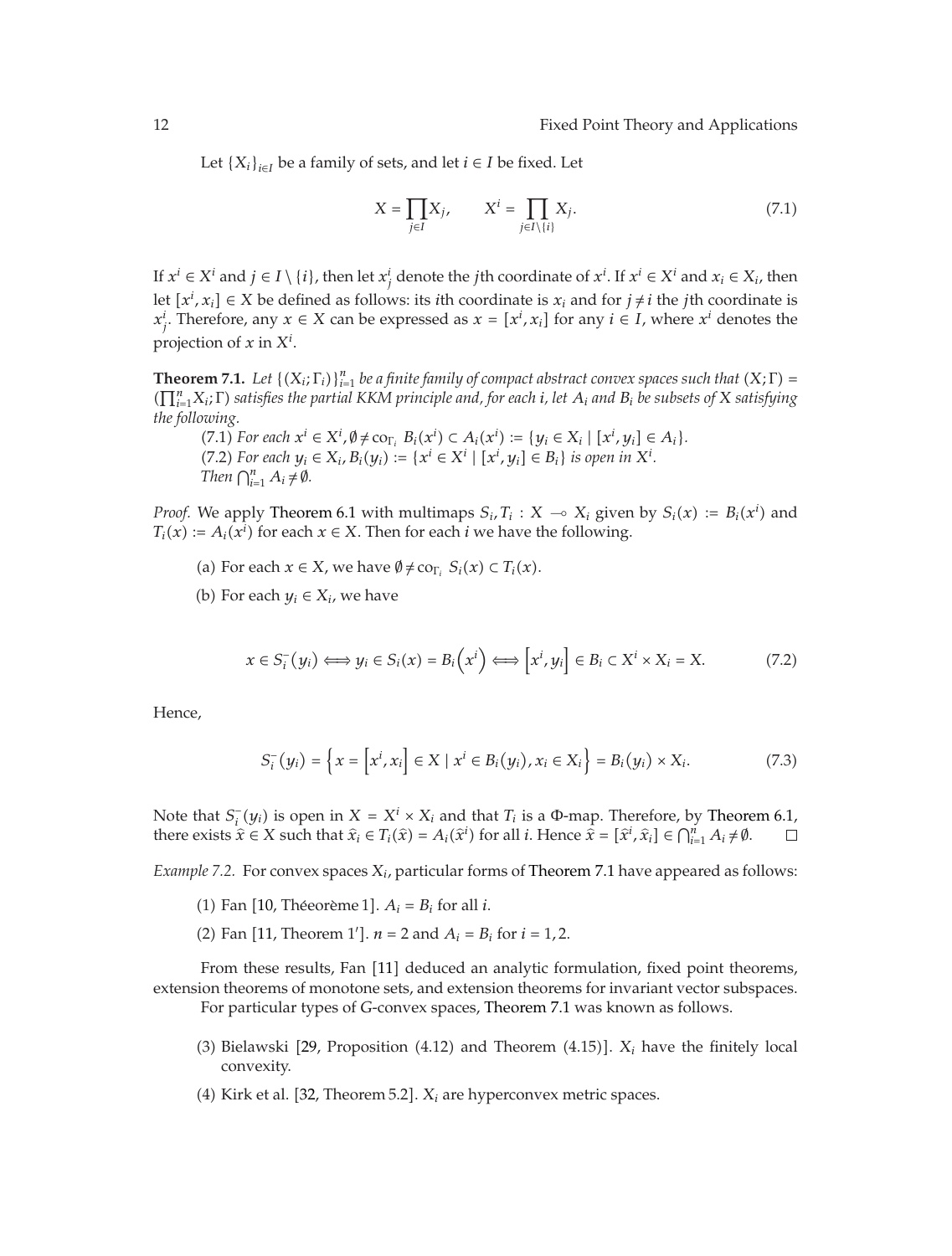- (5) Park [[17,](#page-20-15) Theorem 4], [[18](#page-20-16), Theorem 19]. In [[17](#page-20-15)], from a *G*-convex space version of the Ean Brought fixed point theorem we deduced a Ean type intersection theorem the Fan-Browder fixed point theorem, we deduced a Fan-type intersection theorem for *n* subsets of a cartesian product of *n* compact *G*-convex spaces. This was applied to obtain a von Neumann-Sion-type minimax theorem and a Nash-type equilibrium theorem for *G*-convex spaces.
- $(6)$  Park  $[27,$  $[27,$  $[27,$  Theorem 4. We gave a different proof.

<span id="page-12-2"></span>In [[22](#page-21-1)], a collective fixed point theorem was reformulated to a generalization of various Fan-type intersection theorems for arbitrary number of sets with convex sections as follows.

**Theorem 7.3** (see [[22](#page-21-1)]). Let  $\{(X_i; \Gamma_i)\}_{i \in I}$  be a family of Hausdorff compact *G*-convex spaces and, for *each*  $i \in I$ , let  $A_i$  *and*  $B_i$  *be subsets of*  $X = \prod_{i \in I} X_i$  *satisfying the following.* 

(7.1)' For each  $x^i \in X^i$ ,  $\emptyset \neq \text{co}_{\Gamma_i} B_i(x^i) \subset A_i(x^i) := \{y_i \in X_i \mid [x^i, y_i] \in A_i\}$ . (7.2)' For each  $B_i(u) := \{x^i \in X^i \mid [x^i, u] \in B_i\}$  is onen in  $X^i$ .  $y_i \in X_i, B_i(y_i) := \{x^i \in X^i \mid [x^i, y_i] \in B_i\}$  *is open in*  $X^i$ .<br>Then  $\bigcirc$   $A_i \neq \emptyset$ *Then*  $\bigcap_{i \in I} A_i \neq \emptyset$ *.* 

*Example 7.4.* For convex subsets *Xi* of topological vector spaces, particular forms of [Theorem 7.3](#page-12-2) have appeared as follows.

- (1) Ma [[12](#page-20-12), Theorem 2]. The case  $A_i = B_i$  for all  $i \in I$  with a different proof is given.
- $(2)$  Chang  $[59,$  $[59,$  Theorem 4.2 $]$  obtained [Theorem 7.3](#page-12-2) with a different proof. The author also obtained a noncompact version of [Theorem 7.3](#page-12-2) as in [[59](#page-22-9), Theorem 4.3].
- $(3)$  Park [[19](#page-20-18), Theorem 4.2].  $X_i$  are convex spaces.

Note that if *I* is finite in [Theorem 7.3,](#page-12-2) the Hausdorffness is redundant by [Theorem 7.1.](#page-11-0)

#### <span id="page-12-0"></span>**8. The Fan-Type Analytic Alternatives**

From the intersection [Theorem 7.1,](#page-11-0) we can deduce the following equivalent form of a generalized Fan-type minimax inequality or analytic alternative. Our method is based on that of Fan [[9](#page-20-9), [10](#page-20-10)] and Ma [[12](#page-20-12)].

<span id="page-12-1"></span>**Theorem 8.1.** *Let*  $\{(X_i; \Gamma_i)\}_{i=1}^n$  *be a finite family of compact abstract convex spaces such that*  $(X; \Gamma) = \Gamma^n$  *X;*  $\Gamma$ *) <i>satisfies the partial KKM principle and, for each i, let,*  $f, g_i : X - X^i \times X$ *,*  $\rightarrow \mathbb{R}$  *be re*  $\iint_{i=1}^{n} X_i$ ; *Γ*) satisfies the partial KKM principle and, for each *i*, let  $f_i$ ,  $g_i : X = X^i \times X_i \to \mathbb{R}$  be real functions estisfuing *functions satisfying*

- $(8.1)$   $f_i(x) \leq g_i(x)$  for each  $x \in X$ ,
- $(8.2)$  *for each*  $x^i \in X^i$ ,  $x_i \mapsto g_i[x^i, x_i]$  *is quasiconcave on*  $X_i$ ,
- $(8.3)$  *for each*  $x_i \in X_i$ ,  $x^i \mapsto f_i[x^i, x_i]$  *is l.s.c. on*  $X^i$ *.*

Let  $\{t_i\}_{i=1}^n$  be a family of real numbers. Then either

(a) *there exist an <i>i and an*  $x^i \in X^i$  *such that* 

$$
f_i\big[x^i, y_i\big] \le t_i \quad \forall y_i \in X_i,
$$
\n(8.1)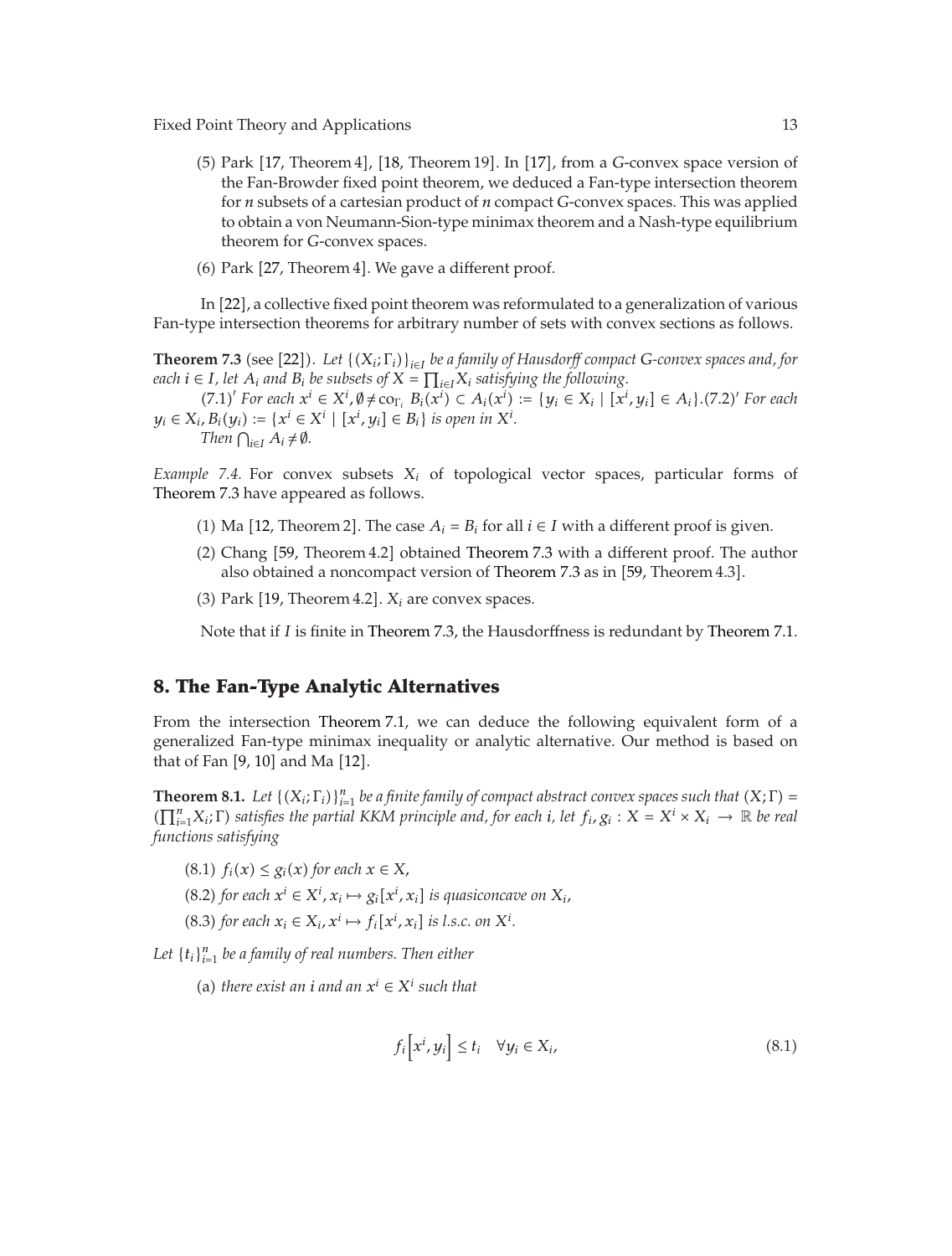or (b) *there exists an*  $x \in X$  *such that* 

$$
g_i(x) > t_i \quad \forall i = 1, 2, \dots, n. \tag{8.2}
$$

*Proof.* Suppose that (a) does not hold, that is, for any *i* and any  $x^i \in X^i$ , there exists an  $x_i \in X_i$ <br>such that  $f_i[x^i, x_i] > t$ . Let such that  $f_i[x^i, x_i] > t_i$ . Let

$$
A_i := \{ x \in X \mid g_i(x) > t_i \}, \qquad B_i = \{ x \in X \mid f_i(x) > t_i \} \tag{8.3}
$$

for each *i*. Then

- (1) for each  $x^i$  ∈  $X^i$ ,  $\emptyset \neq B_i(x^i)$  ⊂  $A_i(x^i)$ ,  $\emptyset$
- (2) for each  $x^i \in X^i$ ,  $A_i(x^i)$  is  $\Gamma_i$ -convex,
- (3) for each  $y_i \in X_i$ ,  $B_i(y_i)$  is open in  $X^i$ .

Therefore, by [Theorem 7.1,](#page-11-0) there exists an  $x \in \bigcap_{i=1}^n A_i$ . This is equivalent to (b).

 $\Box$ 

*Example 8.2.* Fan [[9,](#page-20-9) Théorème 2], [[10,](#page-20-10) Theorem 3].  $X_i$  are convex subsets of t.v.s., and  $f_i = g_i$ <br>for all *i*. From this, fan [9, 10] doduced Sion's minimax theorem [54], the Tychonoff fixed for all *i*. From this, fan [[9,](#page-20-9) [10](#page-20-10)] deduced Sion's minimax theorem [[54](#page-22-3)], the Tychonoff fixed<br>point theorem solutions to systems of convoy inequalities extremum problems for matrices point theorem, solutions to systems of convex inequalities, extremum problems for matrices, and a theorem of Hardy-Littlewood-Polya. ´

<span id="page-13-2"></span>From the intersection [Theorem 7.3,](#page-12-2) we can deduce the following equivalent form of a generalized Fan-type minimax inequality or analytic alternative.

**Theorem 8.3** (see [[22](#page-21-1)]). Let  $\{(X_i; \Gamma_i)\}_{i \in I}$  be a family of compact Hausdorff G-convex spaces and, for  $\{e_i\}_{i \in I}$  let  $f_i, \alpha_i : X \to X^i \times X$ ,  $\to \mathbb{R}$  be real functions as in Theorem 8.1. Then the conclusion of *each i* ∈ *I,* let  $f_i$ ,  $g_i$  :  $X = X^i \times X_i$  → R *be real functions as in [Theorem 8.1.](#page-12-1) Then the conclusion of [Theorem 8.1](#page-12-1) holds.*

*Example 8.4.* (1) Ma [[12,](#page-20-12) Theorem 3].  $X_i$  are convex subsets of t.v.s. and  $f_i = g_i$  for all  $i \in I$ .<br>(2) Park [19, Theorem 8.1],  $X_i$  are convex spaces  $(2)$  Park  $[19,$  $[19,$  Theorem 8.1].  $X_i$  are convex spaces.

Remark 8.5. (1) We obtained [Theorem 8.1](#page-12-1) from [Theorem 7.1.](#page-11-0) As was pointed out by Fan [[9](#page-20-9)] for his case, we can deduce [Theorem 7.1](#page-11-0) from [Theorem 8.1](#page-12-1) by considering the characteristic functions of the sets *Ai* and *Bi*.

2 The conclusion of Theorems [8.1](#page-12-1) and [8.3](#page-13-2) can be stated as follows

$$
\min_{x^i \in X^i} \sup_{x_i \in X_i} f_i\left[x^i, x_i\right] > t_i \quad \forall i,\tag{8.4}
$$

then  $(b)$  holds; see Fan  $[9, 10]$  $[9, 10]$  $[9, 10]$  $[9, 10]$  $[9, 10]$ .

(3) For  $I = \{1, 2\}$ , Theorems [8.1](#page-12-1) and [8.3](#page-13-2) imply the Fan minimax inequality.

## <span id="page-13-0"></span>**9. The Nash-Type Equilibrium Theorems**

<span id="page-13-1"></span>From [Theorem 8.1,](#page-12-1) we obtain the following form of the Nash-Fan-type equilibrium theorems in [[27](#page-21-6)] with different proofs.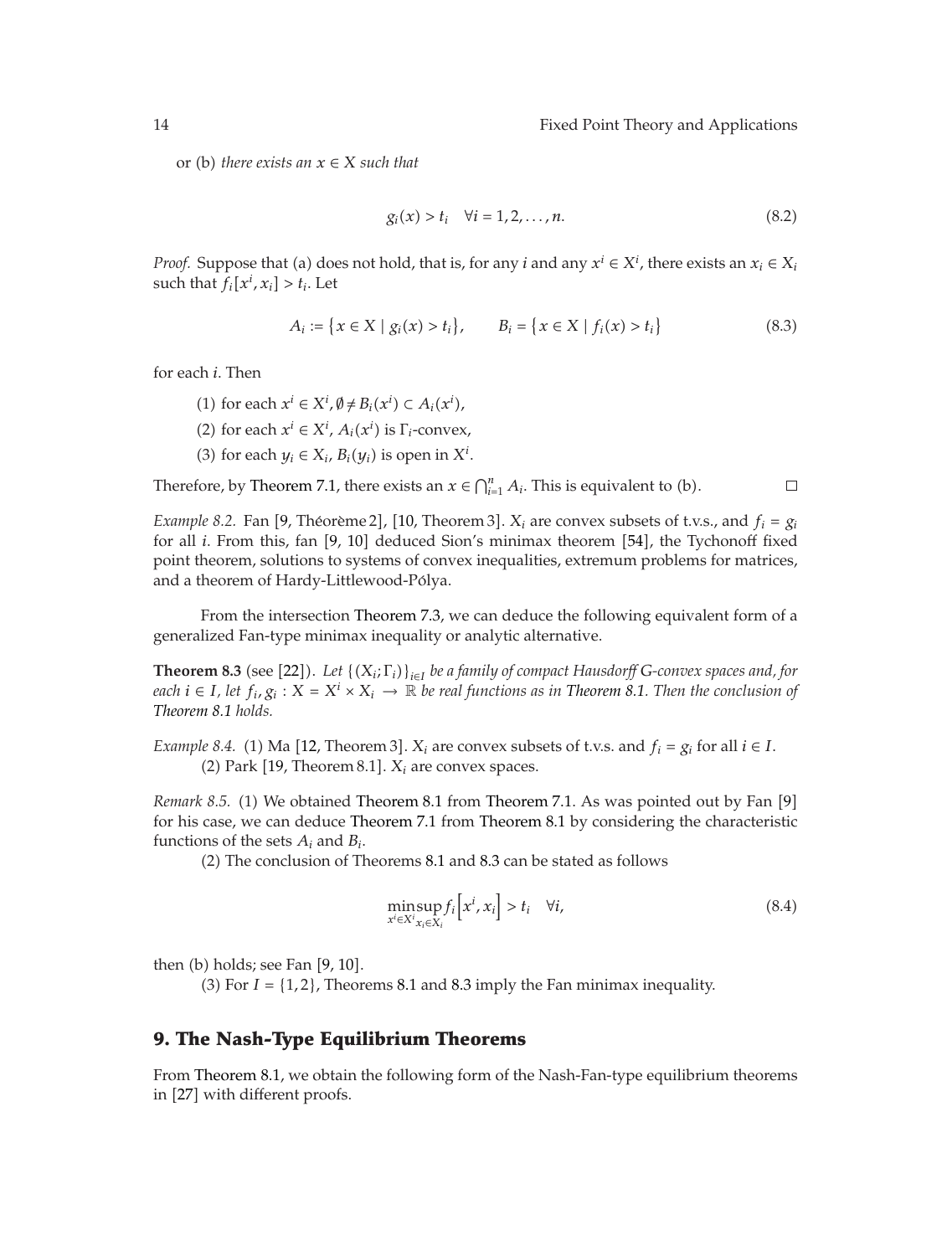**Theorem 9.1.** *Let*  $\{(X_i; \Gamma_i)\}_{i=1}^n$  *be a finite family of compact abstract convex spaces such that*  $(X; \Gamma) =$ <br> $(\Gamma^n \times \Gamma)$  *satisfies the partial KKM principle and, for each i, let*  $f, \alpha : X = X^i \times X$ *,*  $\longrightarrow \mathbb{R}$  *be real.*  $(\prod_{i=1}^{n} X_i; \Gamma)$  *satisfies the partial KKM principle and, for each <i>i*, *let*  $f_i, g_i : X = X^i \times X_i \rightarrow \mathbb{R}$  *be real functions such that functions such that*

 $(9.0) f_i(x) \leq g_i(x)$  for each  $x \in X$ ,  $(9.1)$  *for each*  $x^i \in X^i$ ,  $x_i \mapsto g_i[x^i, x_i]$  *is quasiconcave on*  $X_i$ ,<br> $(9.2)$  *for each*  $x^i \in X^i$ ,  $x_i \mapsto f_i[x^i, x_i]$  *is u.s.c. on*  $X_i$ . *xi*  $(9.2)$  *for each*  $x^i \in X^i$ ,  $x_i \mapsto f_i[x^i, x_i]$  *is u.s.c. on*  $X_i$ ,<br> $(9.3)$  *for each*  $x \in X$ ,  $x^i \mapsto f_i[x^i, x_i]$  *is l.s.c. on*  $X^i$ *xi*  $(9.3)$  *for each*  $x_i \in X_i$ ,  $x^i \mapsto f_i[x^i, x_i]$  *is l.s.c. on*  $X^i$ *.* Then there exists a noint  $\hat{x} \in X$  such that *xi Then there exists a point*  $\widehat{x} \in X$  *such that* 

$$
g_i(\hat{x}) \ge \max_{y_i \in X_i} f_i\left[\hat{x}^i, y_i\right] \quad \forall i = 1, 2, \dots, n. \tag{9.1}
$$

*Proof.* Since each  $X_i$  is compact, by (9.2), for any  $\varepsilon > 0$ ,  $t_i := \max_{y_i \in X_i} f_i[x^i, y_i] - \varepsilon$  exists for all  $\vec{y}$  +  $\sum_{y_i \in X_i} f_i(x^i, y_i)$  +  $\vec{y}$  exists for all  $\vec{y}$  +  $\sum_{y_i \in X_i} f_i(x^i, y_i)$  +  $\vec{y}$  +  $\vec{y}$  + *xi x<sup><i>i*</sup> ∈ *X<sup><i>i*</sup> and all *i*. Hence [Theorem 8.1](#page-12-1)(a) does not hold. Then by Theorem 8.1(b), there exists  $\hat{x} \in F$  such that  $\alpha(\hat{x}) > t$ ,  $\hat{y} = mx$ ,  $\alpha f_i[\hat{x}^i, u_j] = c$  for all  $i \in I$ . Since  $c > 0$  is arbitrary the an  $\hat{x} \in E$  such that  $g_i(\hat{x}) > t_i = \max_{y_i \in X_i} f_i[\hat{x}^i, y_i] - \varepsilon$  for all  $i \in I$ . Since  $\varepsilon > 0$  is arbitrary, the conclusion follows conclusion follows.

This is not comparable to the following generalized Nash-Ma type theorem:

<span id="page-14-1"></span>**Theorem 9.2** (see [[22](#page-21-1)]). Let  $\{(X_i; \Gamma_i)\}_{i \in I}$  be a family of compact Hausdorff G-convex spaces and, for  $\{e_i\}_{i \in I}$  let  $f_i \alpha_i : X - X^i \times X_i \to \mathbb{R}$  be real functions satisfying (9.0)–(9.3). Then there exists a *each*  $i \in I$ *, let*  $f_i, g_i : X = X^i \times X_i \rightarrow \mathbb{R}$  *be real functions satisfying (9.0)–(9.3). Then there exists a point*  $\hat{x} \in X$  *such that* 

$$
g_i(\hat{x}) \ge \max_{y_i \in X_i} f_i\left[\hat{x}^i, y_i\right] \quad \forall i \in I. \tag{9.2}
$$

*Example 9.3.* Park [[19](#page-20-18), Theorem 8.2].  $X_i$  are convex spaces.

<span id="page-14-0"></span>From [Theorem 9.1](#page-13-1) for  $f_i = g_i$ , we obtain the following form of the Nash-Fan-type equilibrium theorem for abstract convex spaces.

**Theorem 9.4.** *Let*  $\{(X_i; \Gamma_i)\}_{i=1}^n$  *be a finite family of compact abstract convex spaces such that*  $(X; \Gamma) = \Gamma^n$  *X:*  $\Gamma$ *) <i>satisfies the partial KKM principle and for each*  $i \in I$  *let*  $f_i : X \to \mathbb{R}$  *be a function su*  $(\prod_{i=1}^{n} X_i; \Gamma)$  *satisfies the partial KKM principle and, for each*  $i \in I$ *, let*  $f_i: X \to \mathbb{R}$  *be a function such* that *that*

(10.1) *for each*  $x^i$  ∈  $X^i$ ,  $x_i$   $\mapsto f_i[x^i, x_i]$  *is quasiconcave on*  $X_i$ ,<br>(10.2) *for each*  $x^i$  ∈  $X^i$ ,  $x_{i+1}$ ,  $f_i[x^i, x_i]$  *is u* ∈ *c* on  $X_i$ . *xi*  $(10.2)$  for each  $x^i \in X^i$ ,  $x_i \mapsto f_i[x^i, x_i]$  is u.s.c. on  $X_i$ ,<br> $(10.3)$  for each  $x_i \in X$ ,  $x^i \mapsto f_i[x^i, x_i]$  is l s.c. on  $X^i$ *xi*  $(10.3)$  for each  $x_i \in X_i$ ,  $x^i \mapsto f_i[x^i, x_i]$  is l.s.c. on  $X^i$ .<br>Then there exists a noint  $\hat{x} \in X$  such that *xi Then there exists a point*  $\widehat{x} \in X$  *such that* 

$$
f_i(\hat{x}) = \max_{y_i \in X_i} f_i \left[ \hat{x}^i, y_i \right] \quad \forall i = 1, 2, \dots, n. \tag{9.3}
$$

*Example 9.5.* For continuous functions  $f_i$ , a number of particular forms of [Theorem 9.4](#page-14-0) have appeared for convex subsets *Xi* of Hausdorff topological vector spaces as follows:

- (1) Nash [[5](#page-20-5), Theorem 1] where  $X_i$  are subsets of Euclidean spaces,
- $(2)$  Nikaido and Isoda  $[60,$  $[60,$  Theorem 3.2],
- $(3)$  Fan  $[10,$  $[10,$  $[10,$  Theorem 4],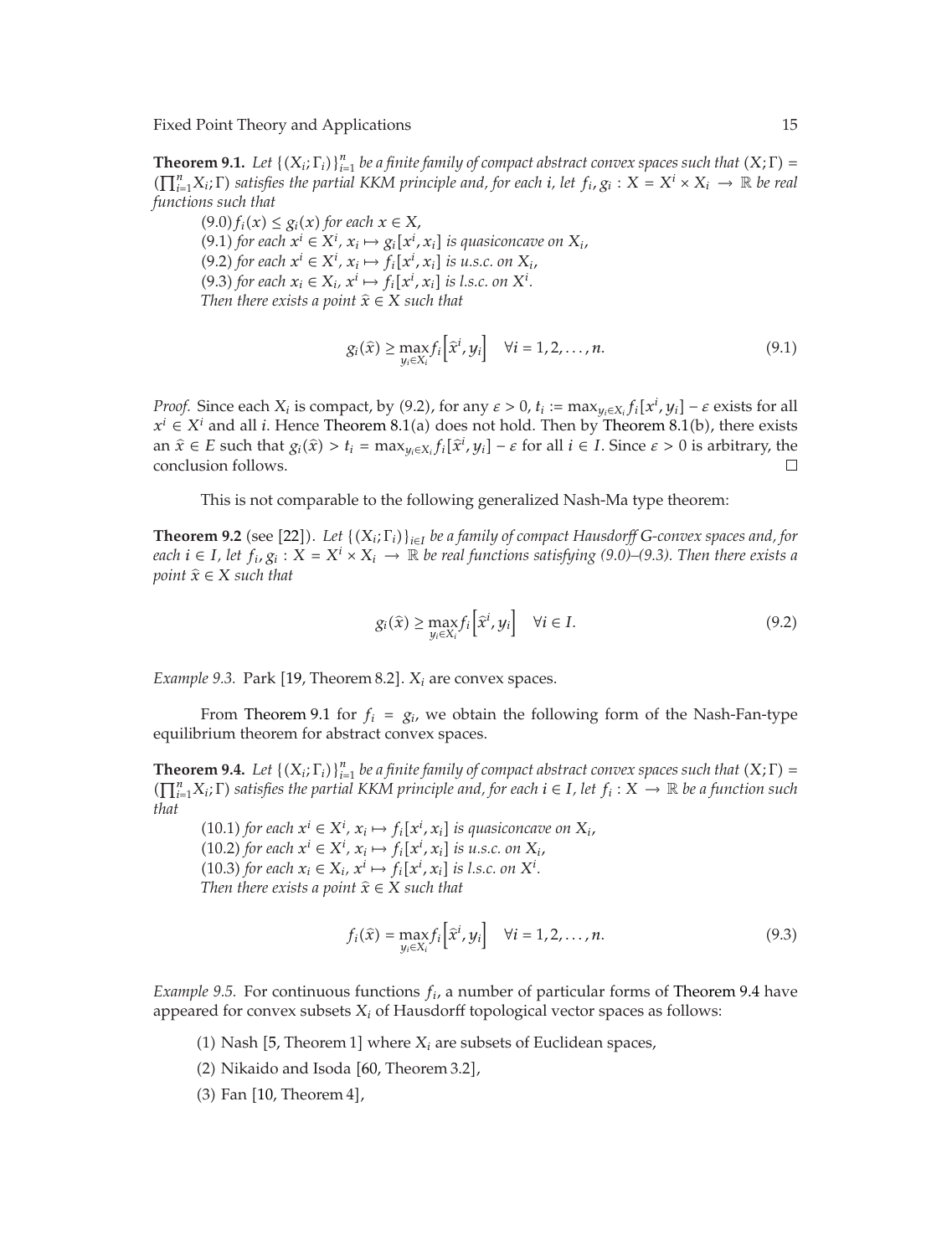$(4)$  Tan et al.  $[61,$  $[61,$  $[61,$  Theorem 2.1].

For particular types of *G*-convex spaces  $X_i$  and continuous functions  $f_i$ , particular forms of [Theorem 9.4](#page-14-0) have appeared as follows.

- (5) Bielawski [[29,](#page-21-4) Theorem 4.16].  $X_i$  have the finitely local convexity.
- (6) Kirk et al. [[32,](#page-21-24) Theorem 5.3].  $X_i$  are hyperconvex metric spaces.
- (7) Park  $[17,$  $[17,$  $[17,$  [Theorem 6.1](#page-9-1)],  $[18,$  $[18,$  Theorem 20].  $X_i$  are *G*-convex spaces.
- (8) Park [[21](#page-20-17), Theorem 4.7]. A variant of [Theorem 9.4](#page-14-0) is under the hypothesis that  $(X; \Gamma)$ <br>is a compact G-convox space and  $f_{\epsilon}$   $f : X \to \mathbb{R}$  are continuous functions is a compact *G*-convex space and  $f_1, \ldots, f_n : X \to \mathbb{R}$  are continuous functions.
- (9) González et al. [[31](#page-21-25)]. Each  $X_i$  is a compact, sequentially compact *L*-space and each  $f_i$  is continuous as in  $\mathcal{R}$  $f_i$  is continuous as in 8.
- (10) Briec and Horvath [[30,](#page-21-20) Theorem 3.2]. Each  $X_i$  is a compact *B*-convex set and each  $f_i$  is continuous as in  $\frac{8}{3}$ is continuous as in 8.

<span id="page-15-0"></span>From [Theorem 9.2,](#page-14-1) we obtain the following generalization of the Nash-Ma-type equilibrium theorem for *G*-convex spaces.

**Theorem 9.6** (see [[22](#page-21-1)]). Let  $\{(X_i; \Gamma_i)\}_{i \in I}$  be a family of compact Hausdorff G-convex spaces and, for a space of  $X_i$ ,  $Y_i \in I$  be a function catiofying conditions (10.1) (10.3). Then there exists a noint *each*  $i \in I$ *, let*  $f_i$  :  $X$  →  $ℝ$  *be a function satisfying conditions* (10*.*1*)*–(10*.*3*). Then there exists a point*  $\hat{x} \in X$  *such that* 

$$
f_i(\hat{x}) = \max_{y_i \in X_i} f_i \left[ \hat{x}^i, y_i \right] \quad \forall i \in I. \tag{9.4}
$$

*Example 9.7.* For continuous functions *fi* and for convex subsets *Xi* of Hausdorff topological vector spaces, [Theorem 9.6](#page-15-0) was due to Ma  $[12,$  $[12,$  $[12,$  Theorem  $4]$ .

The point  $\hat{x}$  in the conclusion of Theorems [9.4](#page-14-0) or [9.6](#page-15-0) is called a *Nash equilibrium*. This concept is a natural extension of the local maxima and the saddle point as follows.

In case *I* is a singleton, we obtain the following.

<span id="page-15-1"></span>**Corollary 9.8.** Let *X* be a closed bounded convex subset of a reflexive Banach space E and  $f: X \to \mathbb{R}$ *a quasiconcave u.s.c. function. Then f attains its maximum on X, that is, there exists an x* <sup>∈</sup> *X such that*  $f(\hat{x}) \ge f(x)$  *for all*  $x \in X$ *.* 

*Proof.* Let *E* be equipped with the weak topology. Then, by the Hahn-Banach theorem, *f* is still u.s.c. because *f* is quasiconcave, and *X* is still closed. Being bounded, *X* is contained in some closed ball which is weakly compact. Since any closed subset of a compact set is compact, *X* is (weakly) compact. Now, by [Theorem 9.4](#page-14-0) for a single family, we have the conclusion.

[Corollary 9.8](#page-15-1) is due to Mazur and Schauder in 1936. Some generalized forms of [Corollary 9.8](#page-15-1) were known by Park et al. [[62](#page-22-12), [63](#page-22-13)].

For  $I = \{1, 2\}$ , [Theorem 9.4](#page-14-0) reduces to [Corollary 5.5](#page-8-0) as follows.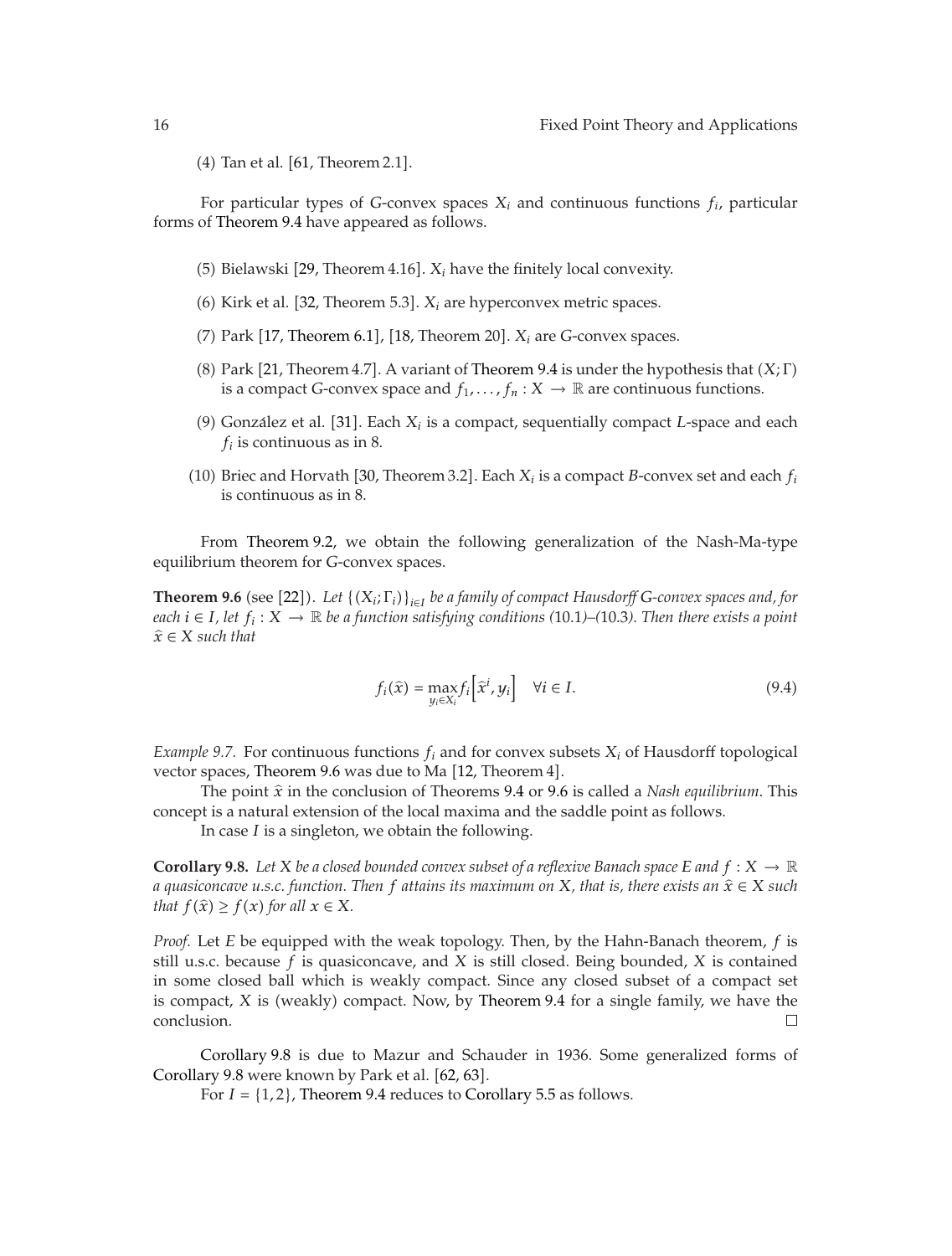*Proof of [Corollary 5.5](#page-8-0) from [Theorem 9.4.](#page-14-0)* Let  $f_1(x, y) := -f(x, y)$  and  $f_2(x, y) := f(x, y)$ . Then all of the requirements of [Theorem 9.4](#page-14-0) are satisfied. Therefore, by [Theorem 9.4,](#page-14-0) there exists a point  $(x_0, y_0) \in X \times Y$  such that

$$
f_1(x_0, y_0) = \max_{y \in Y} f_1(x_0, y), \qquad f_2(x_0, y_0) = \max_{x \in X} f_2(x, y_0).
$$
 (9.5)

Therefore, we have

$$
-f(x_0, y_0) = f_1(x_0, y_0) \ge f_1(x_0, y) = -f(x_0, y) \quad \forall y \in Y,
$$
\n(9.6)

$$
f(x_0, y_0) = f_2(x_0, y_0) \ge f_2(x, y_0) = f(x, y_0) \quad \forall x \in X.
$$
 (9.7)

Hence

$$
f(x,y_0) \le f(x_0,y_0) \le f(x_0,y) \quad \forall (x,y) \in X \times Y. \tag{9.8}
$$

Therefore

$$
\max_{x \in X} f(x, y_0) \le f(x_0, y_0) \le \min_{y \in X} f(x_0, y). \tag{9.9}
$$

This implies that

$$
\min_{y \in X} \max_{x \in X} f(x, y) \le f(x_0, y_0) \le \max_{x \in X} \min_{y \in X} f(x, y).
$$
\n(9.10)

On the other hand, we have trivially

$$
\min_{y \in X} f(x, y) \le \max_{x \in X} f(x, y),\tag{9.11}
$$

and hence

$$
\max_{x \in X} \min_{y \in X} f(x, y) \le \min_{y \in X} \max_{x \in X} f(x, y). \tag{9.12}
$$

Therefore, we have the conclusion.

#### <span id="page-16-0"></span>**10. Historical Remarks on Related Results**

 $I$  As we have seen in Sections [1–](#page-0-0)[3,](#page-4-0) we have three methods in our subject as follows:

1 fixed point method—applications of the Kakutani theorem and its various generalizations (e.g., acyclic-valued multimaps, admissible maps, or better admissible maps in the sense of Park); see [[3](#page-20-3)[–8](#page-20-8), [10](#page-20-10), [12](#page-20-12), [14](#page-20-14)[–16](#page-20-19), [19](#page-20-18), [20,](#page-20-20) [23,](#page-21-26) [28,](#page-21-0) [42,](#page-21-14) [53,](#page-22-2) [64](#page-22-14)[–68](#page-22-15)] and others,

 $\Box$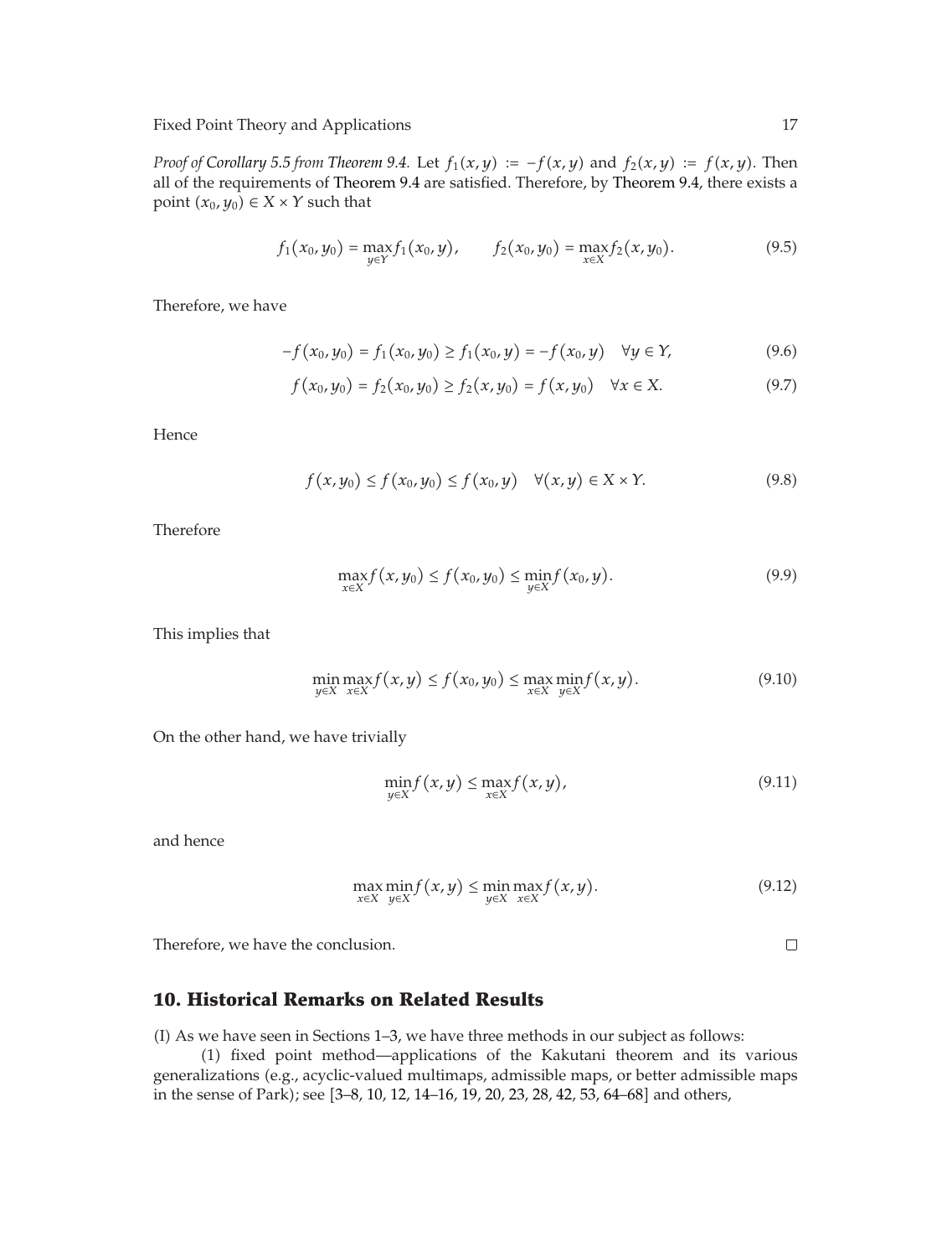2 continuous selection method—applications of the fact that Fan-Browder-type maps have continuous selections under certain assumptions like Hausdorffness and compactness of relevant spaces; see [[17](#page-20-15), [22,](#page-21-1) [36,](#page-21-9) [39,](#page-21-12) [40,](#page-21-13) [58,](#page-22-8) [69,](#page-22-6) [70](#page-22-16)] and others,

3 the KKM method—as for the Sion theorem, direct applications of the KKM theorem, or its equivalents like the Fan-Browder fixed point theorem for which we do not need the Hausdorffness; see [[9](#page-20-9), [11,](#page-20-11) [17](#page-20-15), [21](#page-20-17), [24](#page-21-2)[–27,](#page-21-6) [30,](#page-21-20) [31](#page-21-25), [33,](#page-21-5) [35](#page-21-8)[–37,](#page-21-10) [39](#page-21-12), [43,](#page-21-15) [45,](#page-21-17) [47](#page-21-19)– [50,](#page-21-23) [54,](#page-22-3) [55,](#page-22-4) [57](#page-22-7), [59](#page-22-9), [71](#page-22-17), [72](#page-22-18)] and others.

For Case (1), we will study it elsewhere and, in this paper, we are mainly concerned with Cases (2) and (3).

 $II$ ) An upper semicontinuous  $(u.s.c.)$  multimap with nonempty compact convex values is called a *Kakutani map*. The Fan-Glicksberg theorem was extended by Himmelberg [[8](#page-20-8)] in 1972 for compact Kakutani maps instead of assuming compactness of domains. In 1990, Lassonde [[67](#page-22-19)] extended the Himmelberg theorem to multimaps factorizable by Kakutani maps through convex sets in Hausdorff topological vector spaces. Moreover, Lassonde applied his theorem to game theory and obtained a von Neumann-type intersection theorem for finite number of sets and a Nash-type equilibrium theorem comparable to Debreu's social equilibrium existence theorem [[66](#page-22-20)].

Fixed point theorems extending the Kakutani theorem can be applied to particular forms of results in this paper. Since such extended theorems usually assume Hausdorffness and certain (abstract) local convexity of the related space, their applicability is restrictive.

III In 1946, the Kakutani theorem was extended for acyclic maps by Eilenberg and Montgomery [[73](#page-22-21)]. This result was applied by Debreu [[66](#page-22-20)] to the social equilibrium existence theorem and related results.

(IV) Since 1996 [[72](#page-22-18)], many authors have published some results of the present paper for hyperconvex metric spaces. For example, Kirk et al. in 2000 [[32](#page-21-24)] established the KKM theorem, its equivalent formulations, fixed point theorems, and the Nash theorem for hyperconvex metric spaces. However, already in 1993, Horvath [[37](#page-21-10)] found that hyperconvex metric spaces are a particular type of *c*-spaces.

(V) In 1998 [[16](#page-20-19)], an acyclic version of the social equilibrium existence theorem of Debreu is obtained. This is applied to deduce acyclic versions of theorems on saddle points, minimax theorems, and the following Nash equilibrium theorem.

**Corollary 10.1** (see [[16](#page-20-19)]). Let  ${X_i}_{i=1}^n$  be a family of acyclic polyhedra,  $X = \prod_{i=1}^n X_i$ , and for each *i*,  $f_i: X \to \overline{\mathbb{R}}$  a continuous function such that  $f_i: X \to \overline{\mathbb{R}}$  *a continuous function such that* 

0 *for each <sup>x</sup><sup>i</sup>* <sup>∈</sup> *X<sup>i</sup> and each α* <sup>∈</sup> <sup>R</sup>*, the set*

$$
\left\{ x_i \in X_i \mid f_i\left(x^i, x_i\right) \ge \alpha \right\} \tag{10.1}
$$

*is empty or acyclic.*

*Then there exists a point*  $\hat{a} \in X$  *such that* 

$$
f_i(\hat{a}) = \max_{y_i \in X_i} f_i\left(\hat{a}^i, y_i\right) \quad \forall i \in I.
$$
\n(10.2)

(VI) In the present paper, for abstract convex spaces, we notice that the partial KKM principle  $\Rightarrow$  the Fan-Browder fixed point theorem  $\Rightarrow$  the Nash equilibrium theorem, with or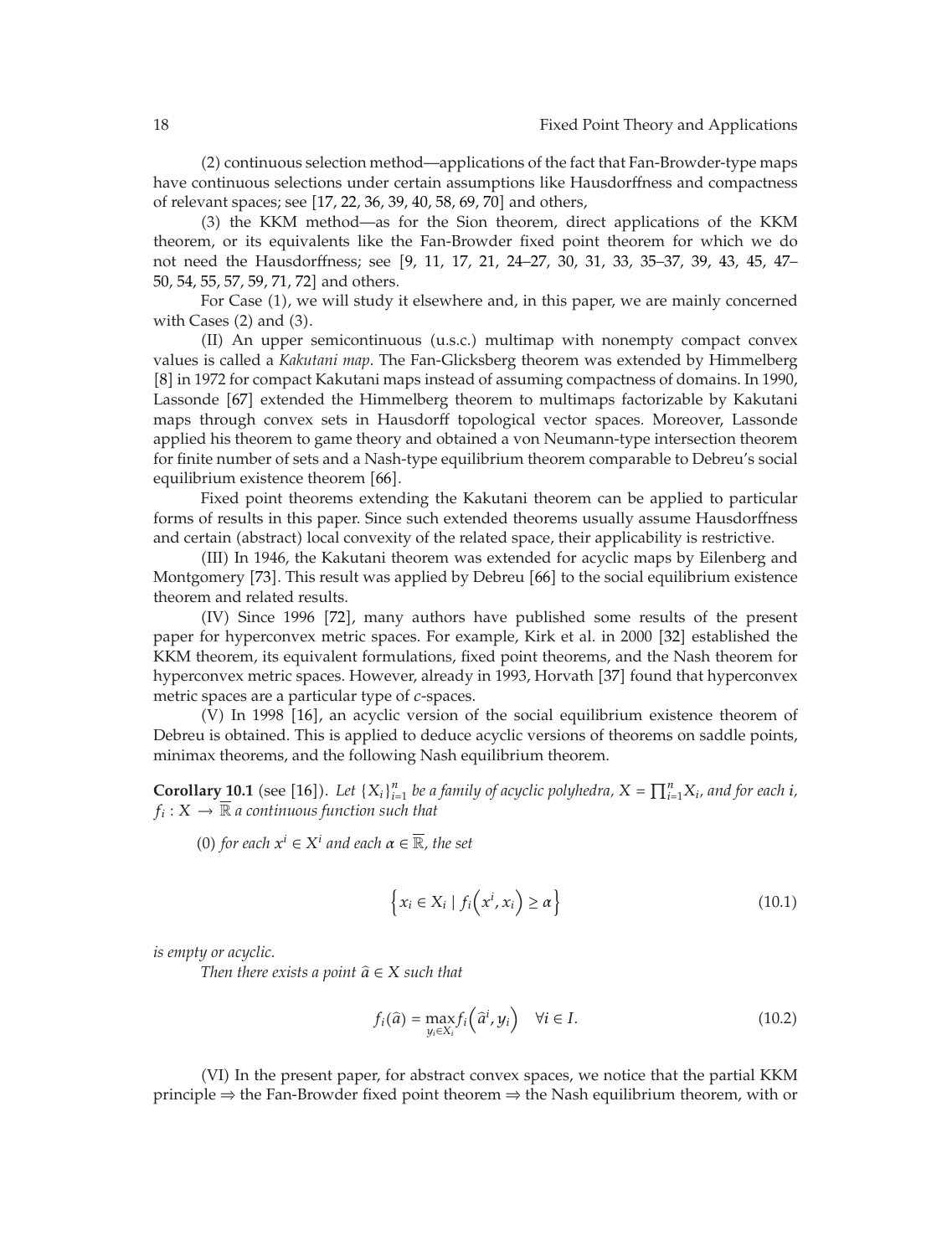without additional intermediate steps. This procedure can be called "from the KKM principle to the Nash equilibria" (simply, "K to N"); see  $[27]$  $[27]$  $[27]$ .

In 1999 [[17](#page-20-15)], we obtained a "K to N" for *G*-convex spaces. These results extended and<br>La number of known results for particular types of *G-convex* spaces: see also [18unified a number of known results for particular types of *G*-convex spaces; see also [[18](#page-20-16)–14] Therefore, the procedure also holds for Lassande type-convex spaces. Horvath's c [21,](#page-20-17) [42](#page-21-14)]. Therefore, the procedure also holds for Lassonde type-convex spaces, Horvath's *c*space, hyperconvex metric spaces, and others.

(VII) In [20](#page-20-20)00 [20] and 2002 [[23](#page-21-26)], we applied our fixed point theorem for compact compositions of acyclic maps on admissible (in the sense of Klee) convex subsets of a t.v.s. to obtain a cyclic coincidence theorem for acyclic maps, generalized von Neumann-type intersection theorems, the Nash type equilibrium theorems, and the von Neumann minimax theorem.

The following examples are generalized forms of quasi equilibrium theorem or social equilibrium existence theorems which directly imply generalizations of the Nash-Ma-type equilibrium existence theorem.

**Theorem 10.2** (see [[20](#page-20-20)]). Let  ${X_i}_{i=1}^n$  be a family of convex sets, each in a t.v.s.  $E_i$ ,  $K_i$  a nonempty compact subset of  $X_i, S_i, Y_i \in K_i$  a closed man, and  $f_i, \alpha : Y = X^i \times X_i \to \mathbb{R}$  is a functions for *compact subset of*  $X_i$ ,  $S_i$  :  $X \to K_i$  *a closed map, and*  $f_i$ ,  $g_i$  :  $X = X^i \times X_i \to \mathbb{R}$  *u.s.c. functions for each i.*

*Suppose that, for each i,*

(i)  $g_i(x) \leq f_i(x)$  for each  $x \in X$ , (ii) *the function*  $M_i$  *defined on*  $X$  *by* 

$$
M_i(x) = \max_{y \in S_i(x)} g_i\left(x^i, y\right) \quad \text{for } x \in X \tag{10.3}
$$

*is l.s.c., and*

(iii) *for each*  $x \in X$ *, the set* 

$$
\left\{ y \in S_i(x) \mid f_i\left(x^i, y\right) \ge M_i(x) \right\} \tag{10.4}
$$

*is acyclic.*

*If*  $X$  *is admissible in*  $E = \prod_{j=1}^{n} E_j$ *, then there exists an*  $\hat{x} \in K$  *such that, for each i,* 

$$
\widehat{x}_i \in S_i(\widehat{x}), \quad f_i\left(\widehat{x}^i, \widehat{x}_i\right) \ge g_i\left(\widehat{x}^i, y\right) \quad \forall y \in S_i(\widehat{x}). \tag{10.5}
$$

**Theorem 10.3** (see [[23](#page-21-26)]). Let  $X_0$  be a topological space and let  $\{X_i\}_{i=1}^n$  be a family of convex sets,<br>each in a t  $n \in \mathbb{F}$ . For each  $i = 0, 1, \ldots, n$  let  $S_i \cdot X^i = \infty$ . he a closed man with connact values, and *each in a t.v.s.*  $E_i$ *. For each*  $i = 0, 1, ..., n$ , let  $S_i : X^i \to X_i$  be a closed map with compact values, and  $f_i, g_i : X^i \to Y$  $f_i$ ,  $g_i$  :  $X = \prod_{i=0}^{n} X_i \rightarrow R$  *u.s.c. real-valued functions.*<br>Suppose that for each i

*Suppose that, for each i,*

(i)  $g_i(x) \leq f_i(x)$  for each  $x \in X$ , (ii) *the function*  $M_i: X^i \to R$  *defined by*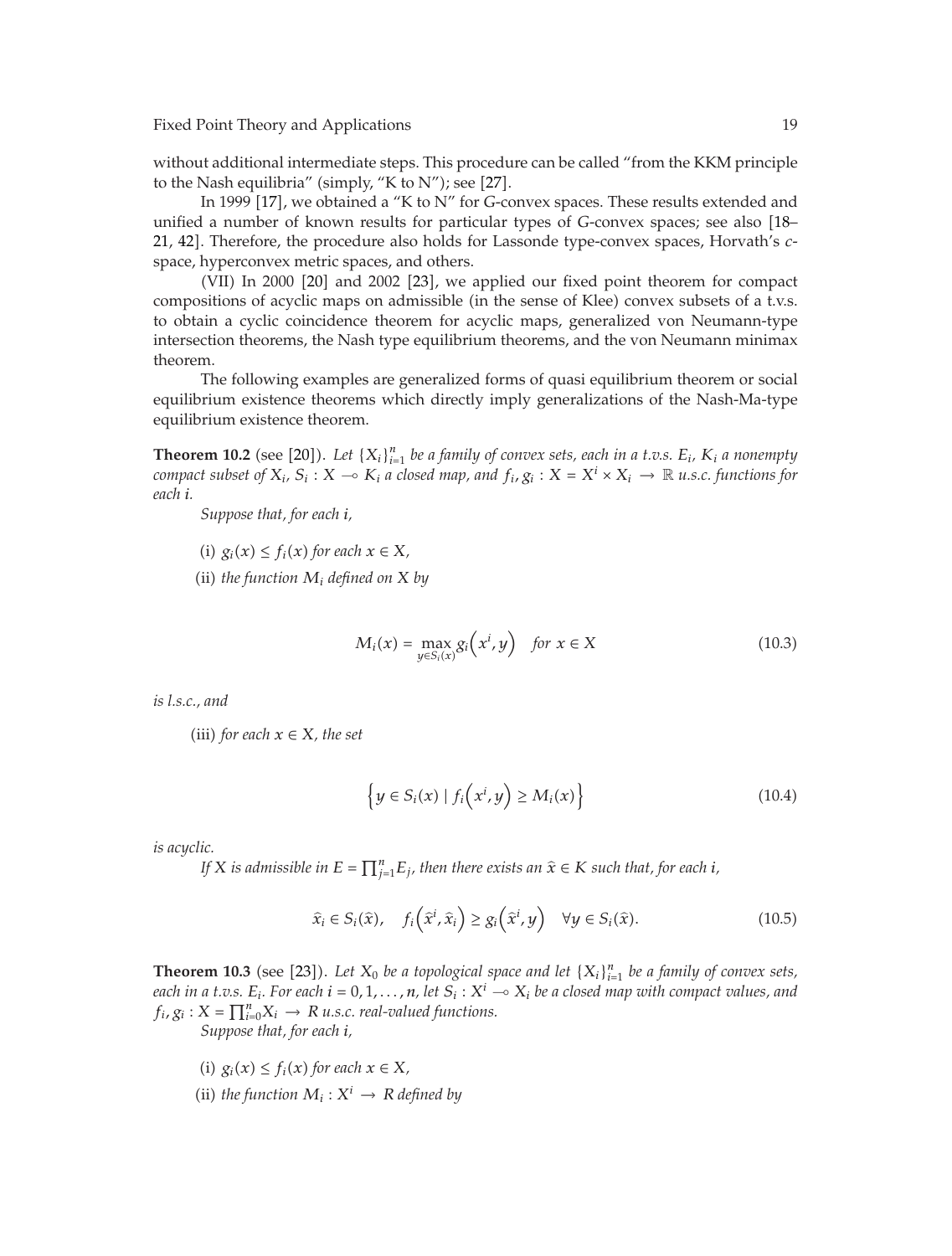$$
M_i\left(x^i\right) = \max_{y_i \in S_i\left(x^i\right)} g_i\left(x^i, y_i\right) \quad \text{for } x^i \in X^i \tag{10.6}
$$

*is l.s.c., and*

(iii) *for each*  $x^i \in X^i$ *, the set* 

$$
\left\{ x_i \in S_i\left(x^i\right) \mid f_i\left(x^i, x_i\right) \ge M_i\left(x^i\right) \right\} \tag{10.7}
$$

*is acyclic.*

*If*  $X^0$  *is admissible in*  $E^0 = \prod_{j=1}^n E_j$  *and if all the maps*  $S_i$  *are compact except possibly*  $S_n$  *and*  $s \in \mathbb{R}$  *that is*  $S_n$  *is u.s.c., then there exists an equilibrium point*  $\hat{x} \in X$ *, that is,* 

$$
\widehat{x}_i \in S_i\left(\widehat{x}^i\right), \quad f_i(\widehat{x}) \ge \max_{y_i \in S_i\left(x^i\right)} g_i\left(\widehat{x}^i, y\right) \quad \forall i \in Z_{n+1}.\tag{10.8}
$$

The following are particular results of ours for *G*-convex spaces or KKM spaces.

(VIII) In 2001 [[22](#page-21-1)], we obtained generalized forms of the von Neumann-Sion-type minimax theorem, the Fan-Ma intersection theorem, the Fan-Ma type analytic alternative, and the Nash-Ma-equilibrium theorem for *G*-convex spaces. In [[22](#page-21-1)], all *G*-convex spaces were<br>assumed to be Hausdorff because the results are based on a selection theorem in [40], where assumed to be Hausdorff because the results are based on a selection theorem in [[40](#page-21-13)], where Hausdorffness was indispensable.

As we have seen already in Theorems [7.3,](#page-12-2) [8.3,](#page-13-2) [9.2,](#page-14-1) and [9.6,](#page-15-0) results following the selection theorem in [[40](#page-21-13)] hold for arbitrary family of Hausdorff *G*-convex spaces. But<br>corresponding results following the partial KKM principle hold for finite families of abstract corresponding results following the partial KKM principle hold for finite families of abstract convex spaces. At present, we have no way to unify these three cases, namely, (1) fixed point method, (2) selection method, and (3) KKM method.

(IX) In 2001, for any topological semilattice  $(X, \leq)$  with path-connected interval introduced by Horvath and Llinares [[39](#page-21-12)], the KKM theorem, the Fan-Browder theorem, and the Nash theorem are shown by Luo [[33](#page-21-5)]. Note that such semilattice is known to be a *G*-<br>convex space convex space.

 $(X)$  Cain and González  $[71]$  $[71]$  $[71]$  considered relationship among some subclasses of the class of *G*-convex spaces and introduced a subclass of the so-called *<sup>L</sup>*-spaces. In 2007, González et al. <sup>[[31](#page-21-25)]</sup> repeated to show that *G*-convex spaces and *L*-spaces satisfy the partial *KKM* principle. They added that *L* spaces satisfy the partial *KKM* principle. They added that *L* spaces satisfy the prop KKM principle. They added that *L*-spaces satisfy the properties of the Fan type minimax inequality, Fan-Browder-type fixed point, and the Nash-type equilibrium. All of such results are already known for more general *G*-convex spaces.

(XI) In 2008, Kulpa and Szymanski [[45](#page-21-17)] introduced a series of theorems called Infimum Principles in simplicial spaces. As for applications, they derive fixed point theorems due to Schauder, Tychnoff, Kakutani, and Fan-Browder: minimax theorems, the Nash equilibrium theorem, the Gale-Nikaido-Debreu theorem, and the Ky Fan minimax inequality. Their study is based on and utilizes the techniques of simplicial structure and the Fan-Browder map. Recall that for any abstract convex spaces satisfying abstract KKM principle we can deduce such classical theorems without using any Infimum Principles. Moreover, we note that the newly defined *L*<sup>∗</sup>-spaces in [[45](#page-21-17)] are particular types of abstract convex spaces<br>satisfying the abstract KKM principle satisfying the abstract KKM principle.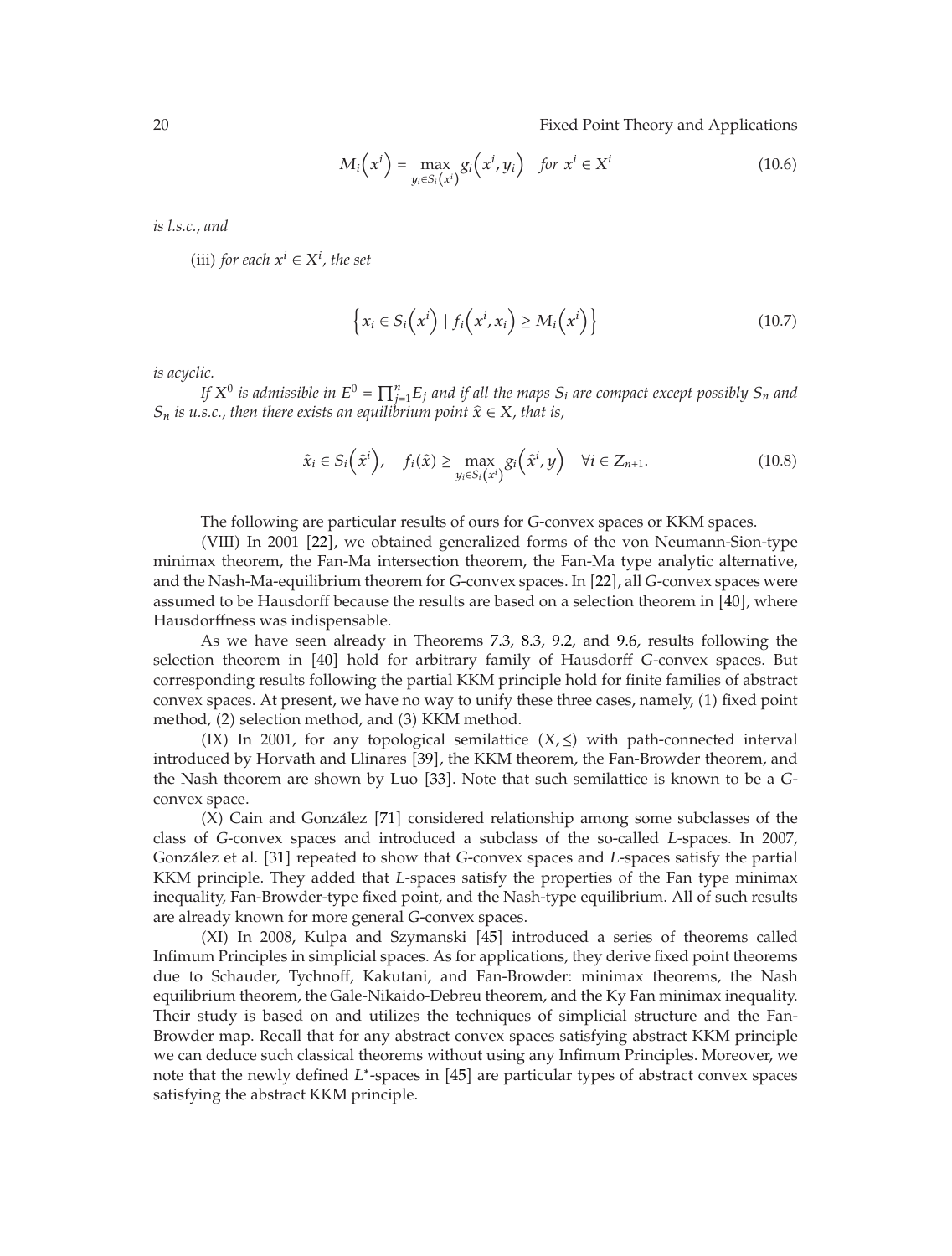(XII) In 2008, for B-spaces, Briec and Horvath [[30](#page-21-20)] showed that some theorems mentioned in this paper hold, that is, Fan-Browder fixed point theorem, Himmelbergtype (in fact, Browder-type and Kakutani-type) fixed point theorems, Fan type minimax inequality, existence of Nash equilibria, and others. Note that B-spaces are KKM spaces [[30,](#page-21-20) Corollary 2.2, and their authors depend the Pelegs type multiple KKM theorem.

(XIII) Finally, recall that there are several hundred published works on the KKM theory and we can cover only a part of them. For more historical background for the related fixed point theory and for more involved or related results in this paper, see the references  $[24-27, 41, 43, 48]$  $[24-27, 41, 43, 48]$  $[24-27, 41, 43, 48]$  $[24-27, 41, 43, 48]$  $[24-27, 41, 43, 48]$  $[24-27, 41, 43, 48]$  $[24-27, 41, 43, 48]$  $[24-27, 41, 43, 48]$  $[24-27, 41, 43, 48]$  and the literature therein.

## <span id="page-20-0"></span>**References**

- <span id="page-20-1"></span>-1 J. von Neumann, "Zur theorie der gesellschaftsspiele," *Mathematische Annalen*, vol. 100, no. 1, pp. 295–320, 1928.
- <span id="page-20-2"></span>[2] J. von Neumann, "Über ein ökonomisches Gleichungssystem und eine Verallgemeinerung des Brouwerschen Fixpunktsatzes," *Ergebnisse eines Mathematischen Kolloquiums*, vol. 8, pp. 73–83, 1937.
- <span id="page-20-3"></span>-3 S. Kakutani, "A generalization of Brouwer's fixed point theorem," *Duke Mathematical Journal*, vol. 8, pp. 457–459, 1941.
- <span id="page-20-4"></span>-<sup>4</sup> J. F. Nash Jr., "Equilibrium points in *N*-person games," *Proceedings of the National Academy of Sciences of the United States of America*, vol. 36, pp. 48–49, 1950.
- <span id="page-20-5"></span>[5] J. Nash, "Non-cooperative games," Annals of Mathematics, vol. 54, pp. 286–295, 1951.
- <span id="page-20-6"></span>[6] K. Fan, "Fixed-point and minimax theorems in locally convex topological linear spaces," Proceedings *of the National Academy of Sciences of the United States of America*, vol. 38, pp. 121–126, 1952.
- <span id="page-20-7"></span>[7] I. L. Glicksberg, "A further generalization of the Kakutani fixed theorem, with application to Nash equilibrium points," *Proceedings of the American Mathematical Society*, vol. 3, pp. 170–174, 1952.
- <span id="page-20-8"></span>-8 C. J. Himmelberg, "Fixed points of compact multifunctions," *Journal of Mathematical Analysis and Applications*, vol. 38, pp. 205–207, 1972.
- <span id="page-20-9"></span>-9 K. Fan, "A generalization of Tychonoff's fixed point theorem," *Mathematische Annalen*, vol. 142, pp. 305–310, 1961.
- <span id="page-20-10"></span>[10] K. Fan, "Sur un théorème minimax," Comptes Rendus des Séances de l'Académie des Sciences. Série I, vol. 259, pp. 3925–3928, 1964.
- <span id="page-20-11"></span>[11] K. Fan, "Applications of a theorem concerning sets with convex sections," Mathematische Annalen, vol. 163, pp. 189–203, 1966.
- <span id="page-20-12"></span>[12] T. Ma, "On sets with convex sections," *Journal of Mathematical Analysis and Applications*, vol. 27, pp. 413–416, 1969.
- <span id="page-20-13"></span>[13] A. Granas, "Sur quelques méthodes topologiques én analyse convexe," in Méthodes Topologiques en Analyse Convexe, vol. 110, pp. 11-77, Presses Université de Montréal, Montreal, Canada, 1990.
- <span id="page-20-14"></span>[14] A. Idzik and S. Park, "Leray-Schauder type theorems and equilibrium existence theorems," in *Differential Inclusions and Optimal Control*, vol. 2 of *Lecture Notes in Nonlinear Analysis*, pp. 191–197, University in Toruń, Toruń, Poland, 1998.
- -15 S. Park, "Applications of the Idzik fixed point theorem," *Nonlinear Functional Analysis and Its Applications*, vol. 1, pp. 21–56, 1996.
- <span id="page-20-19"></span>[16] S. Park, "Remarks on a social equilibrium existence theorem of G. Debreu," *Applied Mathematics Letters*, vol. 11, no. 5, pp. 51–54, 1998.
- <span id="page-20-15"></span>-17 S. Park, "Minimax theorems and the Nash equilibria on generalized convex spaces," in *NLA98: Convex Analysis and Chaos*, vol. 1 of *Josai Mathematical Monographs*, pp. 33–45, Josai University, Sakado, Japan, 1999.
- <span id="page-20-16"></span>-18 S. Park, "Elements of the KKM theory for generalized convex spaces," *The Korean Journal of Computational & Applied Mathematics*, vol. 7, no. 1, pp. 1–28, 2000.
- <span id="page-20-18"></span>[19] S. Park, "Fixed points, intersection theorems, variational inequalities, and equilibrium theorems," *International Journal of Mathematics and Mathematical Sciences*, vol. 24, no. 2, pp. 73–93, 2000.
- <span id="page-20-20"></span>[20] S. Park, "Acyclic versions of the von Neumann and Nash equilibrium theorems," *Journal of Computational and Applied Mathematics*, vol. 113, no. 1-2, pp. 83–91, 2000.
- <span id="page-20-17"></span>[21] S. Park, "New topological versions of the Fan-Browder fixed point theorem," *Nonlinear Analysis*: *Theory, Methods & Applications*, vol. 47, no. 1, pp. 595–606, 2001.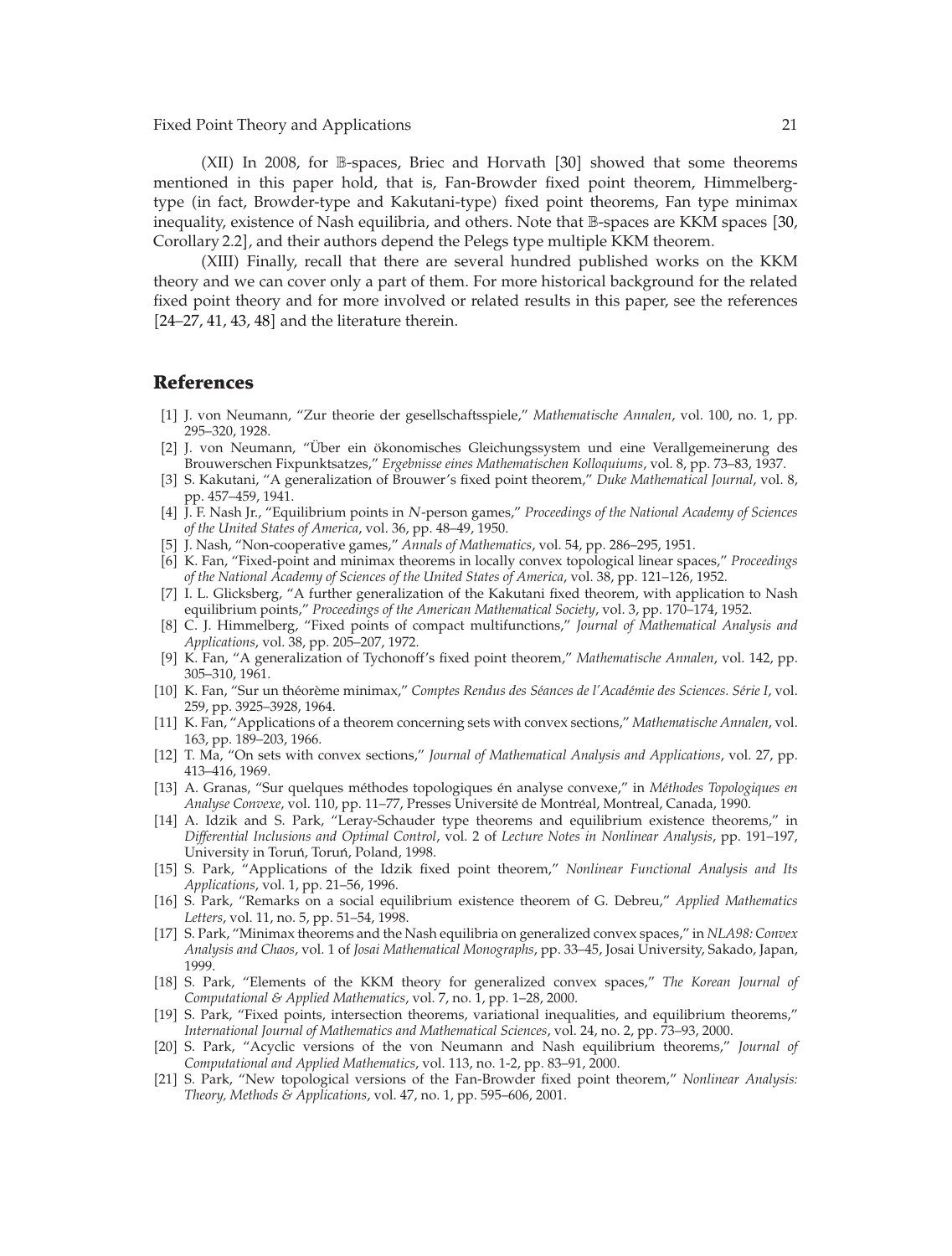- <span id="page-21-1"></span>-22 S. Park, "Generalizations of the Nash equilibrium theorem on generalized convex spaces," *Journal of the Korean Mathematical Society*, vol. 38, no. 4, pp. 697–709, 2001.
- <span id="page-21-26"></span>[23] S. Park, "Remarks on acyclic versions of generalized von Neumann and Nash equilibrium theorems," *Applied Mathematics Letters*, vol. 15, no. 5, pp. 641–647, 2002.
- <span id="page-21-2"></span>[24] S. Park, "Elements of the KKM theory on abstract convex spaces," *Journal of the Korean Mathematical Society*, vol. 45, no. 1, pp. 1–27, 2008.
- -25 S. Park, "Equilibrium existence theorems in KKM spaces," *Nonlinear Analysis: Theory, Methods & Applications*, vol. 69, no. 12, pp. 4352–5364, 2008.
- <span id="page-21-3"></span>[26] S. Park, "New foundations of the KKM theory," *Journal of Nonlinear and Convex Analysis*, vol. 9, no. 3, pp. 331–350, 2008.
- <span id="page-21-6"></span>[27] S. Park, "From the KKM principle to the Nash equilibria," *International Journal of Mathematics and Statistics*, vol. 6, no. S10, pp. 77–88, 2010.
- <span id="page-21-0"></span>[28] S. Park and J. A. Park, "The Idzik type quasivariational inequalities and noncompact optimization problems," *Colloquium Mathematicum*, vol. 71, no. 2, pp. 287–295, 1996.
- <span id="page-21-4"></span>-29 R. Bielawski, "Simplicial convexity and its applications," *Journal of Mathematical Analysis and Applications*, vol. 127, no. 1, pp. 155–171, 1987.
- <span id="page-21-20"></span>[30] W. Briec and C. Horvath, "Nash points, Ky Fan inequality and equilibria of abstract economies in Max-Plus and B-convexity," *Journal of Mathematical Analysis and Applications*, vol. 341, no. 1, pp. 188– 199, 2008.
- <span id="page-21-25"></span>[31] L. González, S. Kilmer, and J. Rebaza, "From a KKM theorem to Nash equilibria in *L*-spaces," *Topology*<br>and Its Amplications, yol. 155, no. 3, np. 165–170, 2007 *and Its Applications*, vol. 155, no. 3, pp. 165–170, 2007.
- <span id="page-21-24"></span>[32] W. A. Kirk, B. Sims, and G. X.-Z. Yuan, "The Knaster-Kuratowski and Mazurkiewicz theory in hyperconvex metric spaces and some of its applications," *Nonlinear Analysis: Theory, Methods & Applications*, vol. 39, no. 5, pp. 611–627, 2000.
- <span id="page-21-5"></span>-33 Q. Luo, "KKM and Nash equilibria type theorems in topological ordered spaces," *Journal of Mathematical Analysis and Applications*, vol. 264, no. 2, pp. 262–269, 2001.
- <span id="page-21-7"></span>[34] B. Knaster, K. Kuratowski, and S. Mazurkiewicz, "Ein beweis des fixpunktsatzes für n-dimensionale simplexe," *Fundamenta Mathematicae*, vol. 14, pp. 132–137, 1929.
- <span id="page-21-8"></span>[35] M. Lassonde, "On the use of KKM multifunctions in fixed point theory and related topics," *Journal of Mathematical Analysis and Applications*, vol. 97, no. 1, pp. 151–201, 1983.
- <span id="page-21-9"></span>[36] C. D. Horvath, "Contractibility and generalized convexity," Journal of Mathematical Analysis and *Applications*, vol. 156, no. 2, pp. 341–357, 1991.
- <span id="page-21-10"></span>[37] C. D. Horvath, "Extension and selection theorems in topological spaces with a generalized convexity structure," *Toulouse Annales Faculte des Sciences ´* , vol. 2, no. 2, pp. 253–269, 1993.
- <span id="page-21-11"></span>[38] S. Reich and I. Shafrir, "Nonexpansive iterations in hyperbolic spaces," *Nonlinear Analysis: Theory*, *Methods & Applications*, vol. 15, no. 6, pp. 537–558, 1990.
- <span id="page-21-12"></span>[39] C. D. Horvath and J. V. Llinares Ciscar, "Maximal elements and fixed points for binary relations on topological ordered spaces," *Journal of Mathematical Economics*, vol. 25, no. 3, pp. 291–306, 1996.
- <span id="page-21-13"></span>[40] S. Park, "Continuous selection theorems in generalized convex spaces," Numerical Functional Analysis *and Optimization*, vol. 20, no. 5-6, pp. 567–583, 1999.
- <span id="page-21-27"></span>-41 S. Park, "Ninety years of the Brouwer fixed point theorem," *Vietnam Journal of Mathematics*, vol. 27, no. 3, pp. 187–222, 1999.
- <span id="page-21-14"></span>[42] S. Park, "Fixed points of better admissible maps on generalized convex spaces," *Journal of the Korean Mathematical Society*, vol. 37, no. 6, pp. 885–899, 2000.
- <span id="page-21-15"></span>-<sup>43</sup> S. Park, "Generalized convex spaces, *<sup>L</sup>*-spaces, and *FC*-spaces," *Journal of Global Optimization*, vol. 45, no. 2, pp. 203–210, 2009.
- <span id="page-21-16"></span>[44] P. Q. Khanh, N. H. Quan, and J.-C. Yao, "Generalized KKM-type theorems in GFC-spaces and applications," *Nonlinear Analysis: Theory, Methods & Applications*, vol. 71, no. 3-4, pp. 1227–1234, 2009.
- <span id="page-21-17"></span>[45] W. Kulpa and A. Szymanski, "Applications of general infimum principles to fixed-point theory and game theory," *Set-Valued Analysis*, vol. 16, no. 4, pp. 375–398, 2008.
- <span id="page-21-18"></span>-46 W. A. Kirk and B. Panyanak, "Best approximation in R-trees," *Numerical Functional Analysis and Optimization*, vol. 28, no. 5-6, pp. 681–690, 2007.
- <span id="page-21-19"></span>-47 C. D. Horvath, "Topological convexities, selections and fixed points," *Topology and Its Applications*, vol. 155, no. 8, pp. 830–850, 2008.
- <span id="page-21-21"></span>-48 S. Park, "Remarks on the partial KKM principle," *Nonlinear Analysis Forum*, vol. 14, pp. 51–62, 2009.
- <span id="page-21-22"></span>-49 K. Fan, "A minimax inequality and applications," in *Inequalities, III*, O. Shisha, Ed., pp. 103–113, Academic Press, New York, NY, USA, 1972.
- <span id="page-21-23"></span>[50] Y. J. Cho, J. K. Kim, and B. Y. Lee, "Remarks on KKM maps and applications," The Journal of Advanced